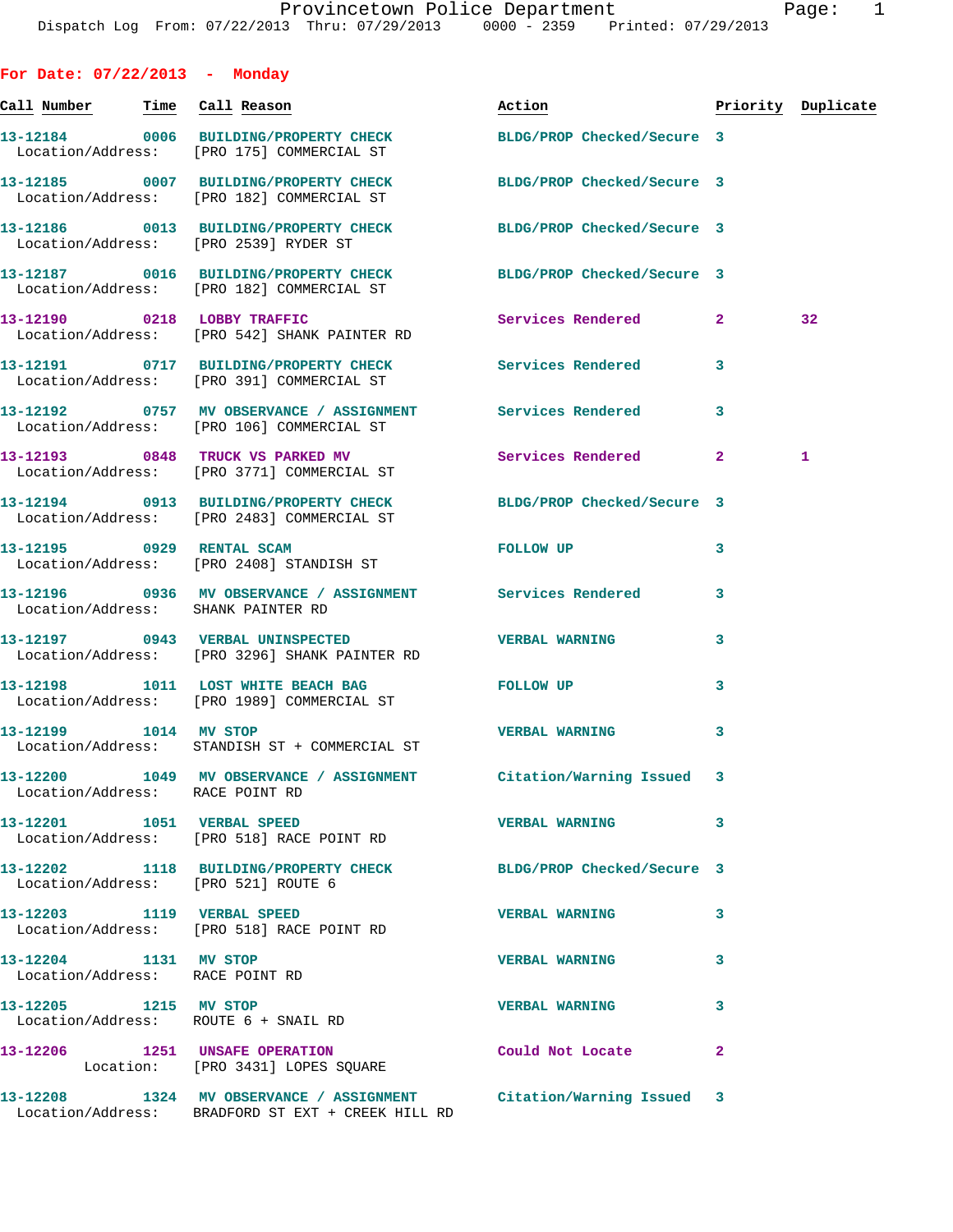|                                        | Provincetown Police Department The Rage: 2<br>Dispatch Log From: 07/22/2013 Thru: 07/29/2013 0000 - 2359 Printed: 07/29/2013 |                           |                |   |  |
|----------------------------------------|------------------------------------------------------------------------------------------------------------------------------|---------------------------|----------------|---|--|
|                                        | 13-12209 1325 LOST WALLET/FOUND** No Action Required 3<br>Location/Address: [PRO 3296] SHANK PAINTER RD                      |                           |                |   |  |
|                                        | 13-12210 1331 HOSPITAL TRANSPORT Transported to Hospital 1<br>Location/Address: [PRO 440] HARRY KEMP WAY                     |                           |                |   |  |
|                                        | 13-12211 1337 VERBAL SPEED VERBAL NARNING VERBAL MARNING 3<br>Location/Address: BRADFORD ST EXT + PROVINCELANDS RD           |                           |                |   |  |
|                                        | 13-12212 1337 MV DISABLED No Action Required 2<br>Location/Address: ROUTE 6 + CONWELL ST                                     |                           |                |   |  |
|                                        | 13-12213 1344 PARK, WALK & TALK Services Rendered 2<br>Location: [PRO 3431] LOPES SQUARE                                     |                           |                |   |  |
|                                        | 13-12214 1415 BUILDING/PROPERTY CHECK BLDG/PROP Checked/Secure 3<br>Location/Address: [PRO 2481] TREMONT ST                  |                           |                |   |  |
|                                        | 13-12215 1449 PARKING COMPLAINT / GENERAL No Action Required 3<br>Location/Address: [PRO 1638] COMMERCIAL ST                 |                           |                |   |  |
|                                        | 13-12216 1507 BIKE ACCIDENT<br>Location/Address: [PRO 2849] COMMERCIAL ST                                                    | Services Rendered 2       |                | 5 |  |
|                                        | 13-12217 1519 MEDICAL EMERGENCY 1 Transported to Hospital 1<br>Location/Address: [PRO 440] HARRY KEMP WAY                    |                           |                |   |  |
|                                        | 13-12220 1540 ASSIST AGENCY / MUTUAL AID Services Rendered 3<br>Location/Address: [PRO 3906] RACE POINT RD                   |                           |                |   |  |
|                                        | 13-12221 1546 FOLLOW UP<br>Location/Address: [PRO 2044] COMMERCIAL ST                                                        | FOLLOW UP                 | $\overline{2}$ |   |  |
|                                        | 13-12222 1548 MV ACCIDENT<br>Location/Address: [PRO 440] HARRY KEMP WAY                                                      | Services Rendered 1       |                |   |  |
| 13-12223 1632 MV STOP                  | Location/Address: [PRO 542] SHANK PAINTER RD                                                                                 | <b>VERBAL WARNING</b>     | $\mathbf{3}$   |   |  |
| Location/Address: [PRO 94] BRADFORD ST | 13-12224 1640 MV ACCIDENT                                                                                                    | Services Rendered 1       |                |   |  |
|                                        | 13-12225 1724 MEDICAL EMERGENCY DOT <b>Transported</b> to Hospital 1<br>Location/Address: [PRO 710] BRADFORD ST              |                           |                |   |  |
|                                        | 13-12226 1743 BUILDING/PROPERTY CHECK BLDG/PROP Checked/Secure 3<br>Location/Address: [PRO 3318] CEMETERY RD                 |                           |                |   |  |
| Location/Address: [PRO 571] ALDEN ST   | 13-12227 1745 BUILDING/PROPERTY CHECK BLDG/PROP Checked/Secure 3                                                             |                           |                |   |  |
|                                        | 13-12228 1747 DISORDERLY<br>Location/Address: [PRO 175] COMMERCIAL ST                                                        | SPOKEN TO                 | $\mathbf{2}$   |   |  |
| 13-12229 1755 COMPLAINT                | Location/Address: [PRO 94] BRADFORD ST                                                                                       | SPOKEN TO                 | $\mathbf{3}$   |   |  |
|                                        | 13-12230 1858 PARKING COMPLAINT<br>Location/Address: [PRO 597] COMMERCIAL ST                                                 | No Action Required 3      |                |   |  |
|                                        | 13-12231 1919 MEDICAL EMERGENCY<br>Location/Address: [PRO 57] BRADFORD ST                                                    | Transported to Hospital 1 |                |   |  |
|                                        | 13-12232 1921 BUILDING/PROPERTY CHECK BLDG/PROP Checked/Secure 3<br>Location/Address: [PRO 2898] JEROME SMITH RD             |                           |                |   |  |
| 13-12233 1941 FIRE, OTHER              | Location/Address: [PRO 2043] BRADFORD ST                                                                                     | Services Rendered 1       |                |   |  |
|                                        | 13-12234 1948 MV HIT & RUN<br>Location/Address: [PRO 433] RYDER ST EXT                                                       | Services Rendered 2       |                |   |  |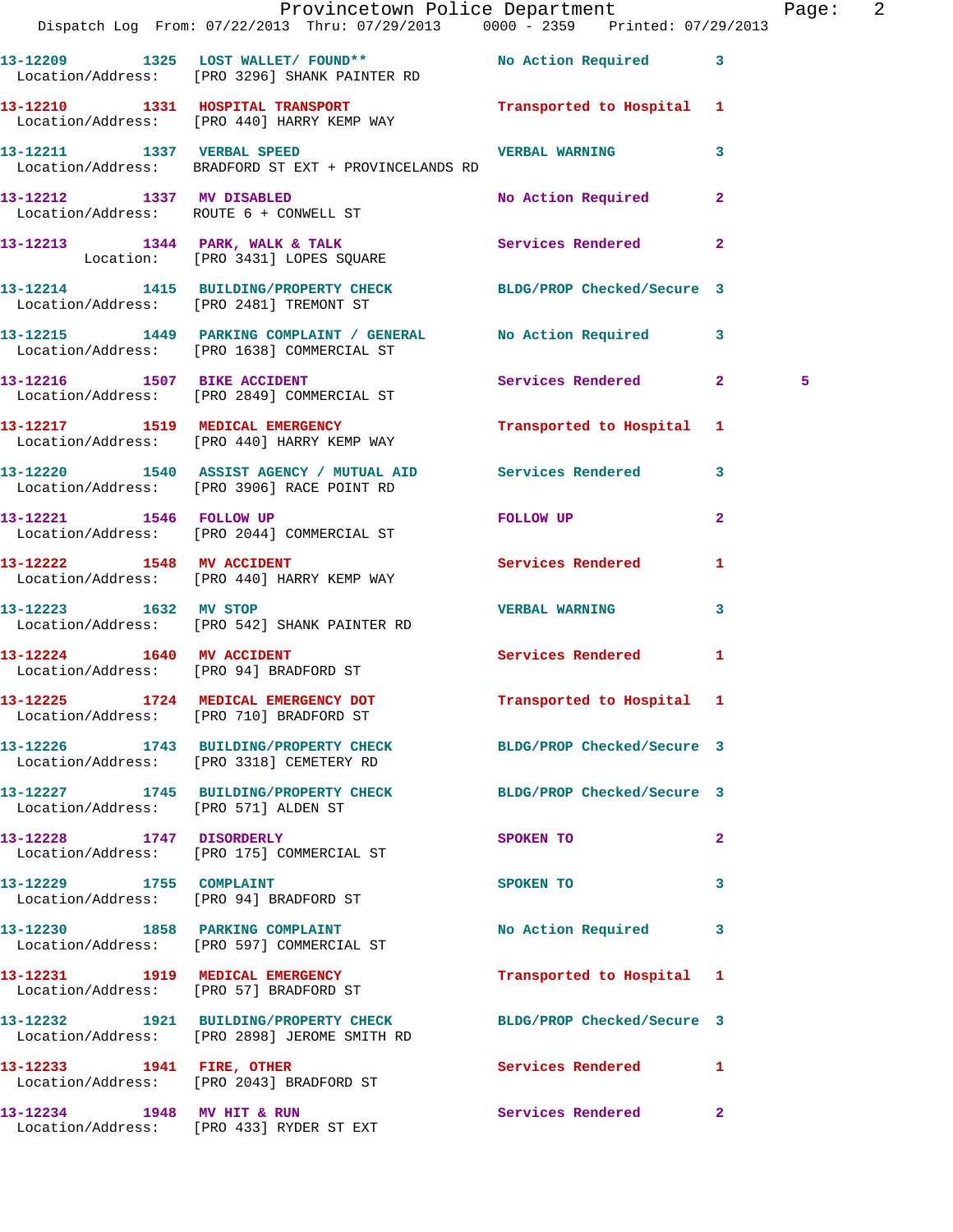| Location/Address: RYDER ST                                  | 13-12235 2008 BY-LAW VIOLATION Charle Towed                                                                     |                            | $\mathbf{2}$   |    |
|-------------------------------------------------------------|-----------------------------------------------------------------------------------------------------------------|----------------------------|----------------|----|
|                                                             | 13-12236 2039 MV HIT & RUN<br>Location/Address: [PRO 526] RYDER ST EXT                                          | <b>Services Rendered</b>   | $\overline{a}$ |    |
|                                                             | 13-12237 2105 DISTURBANCE<br>Location/Address: [PRO 2265] COMMERCIAL ST                                         | SPOKEN TO                  | 1              |    |
| 13-12238 2132 MV STOP                                       | Location/Address: [PRO 43] BRADFORD ST                                                                          | <b>VERBAL WARNING</b>      | 3              |    |
| Location/Address: [PRO 3287] ROUTE 6                        | 13-12239 2155 BUILDING/PROPERTY CHECK                                                                           | BLDG/PROP Checked/Secure 3 |                |    |
|                                                             | 13-12240 2212 BUILDING/PROPERTY CHECK<br>Location/Address: [PRO 519] RACE POINT RD                              | BLDG/PROP Checked/Secure 3 |                |    |
| 13-12241 2256 MV HIT & RUN<br>Location/Address: BRADFORD ST | Refer To Accident: 13-45-AC                                                                                     | Could Not Locate           | $\mathbf{2}$   | 1  |
|                                                             | 13-12242 2350 NOISE COMPLAINT<br>Location/Address: [PRO 3443] COMMERCIAL ST                                     | Services Rendered 3        |                |    |
|                                                             | 13-12243 2353 BUILDING/PROPERTY CHECK<br>Location/Address: [PRO 175] COMMERCIAL ST                              | BLDG/PROP Checked/Secure 3 |                |    |
|                                                             | 13-12244 2353 BUILDING/PROPERTY CHECK<br>Location/Address: [PRO 182] COMMERCIAL ST                              | BLDG/PROP Checked/Secure 3 |                |    |
| For Date: $07/23/2013$ - Tuesday                            |                                                                                                                 |                            |                |    |
|                                                             | 13-12245 0002 ASSIST CITIZEN<br>Location/Address: [PRO 165] COMMERCIAL ST                                       | Services Rendered          | 3              |    |
|                                                             | 13-12246 0030 NOISE COMPLAINT<br>Location/Address: [PRO 3276] COMMERCIAL ST                                     | Services Rendered          | 3              |    |
|                                                             | 13-12247 0039 BUILDING/PROPERTY CHECK<br>Location/Address: [PRO 306] COMMERCIAL ST                              | BLDG/PROP Checked/Secure 3 |                |    |
|                                                             | 13-12248 0106 PARK, WALK & TALK<br>Location/Address: [PRO 105] COMMERCIAL ST                                    | Services Rendered 2        |                |    |
|                                                             | 13-12249 0106 MV OBSERVANCE / ASSIGNMENT BLDG/PROP Checked/Secure 3<br>Location/Address: [PRO 2577] BRADFORD ST |                            |                |    |
| 13-12250 0111 MV STOP<br>Location/Address: BRADFORD ST      |                                                                                                                 | <b>VERBAL WARNING</b>      | 3              |    |
| 13-12251 0135 MV STOP<br>Location/Address: ROUTE 6          |                                                                                                                 | No Action Required         | 3              |    |
| 13-12252 0142 MV STOP                                       | Location/Address: CONWELL ST + BRADFORD ST                                                                      | <b>VERBAL WARNING</b>      | 3              |    |
|                                                             | 13-12253 0226 BUILDING/PROPERTY CHECK<br>Location/Address: [PRO 564] BAYBERRY                                   | BLDG/PROP Checked/Secure 3 |                |    |
| 13-12254 0228 LOBBY TRAFFIC                                 | Location/Address: [PRO 542] SHANK PAINTER RD                                                                    | Services Rendered          | $\mathbf{2}$   | 43 |
|                                                             | 13-12255 0358 LOST SET OF KEYS/LOCATED<br>Location/Address: [PRO 542] SHANK PAINTER RD                          | No Action Required         | 3              |    |
| 13-12256 0644 FOUND WALLET                                  | Location/Address: [PRO 3430] COMMERCIAL ST                                                                      | No Action Required         | 3              |    |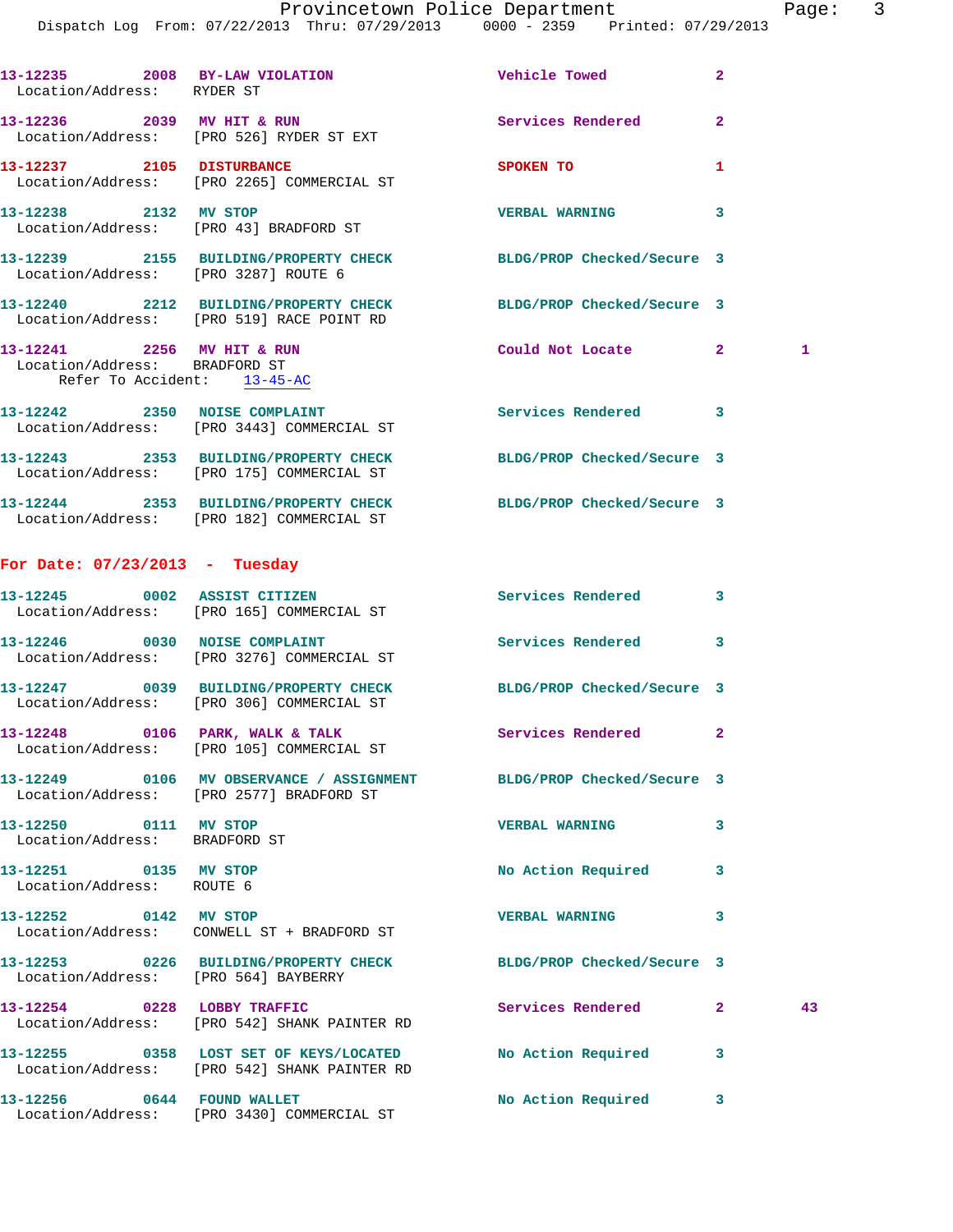|                                      | Provincetown Police Department<br>Dispatch Log From: 07/22/2013 Thru: 07/29/2013 0000 - 2359 Printed: 07/29/2013 |                           |              | Page: 4 |  |
|--------------------------------------|------------------------------------------------------------------------------------------------------------------|---------------------------|--------------|---------|--|
|                                      | 13-12257 0812 BUILDING/PROPERTY CHECK BLDG/PROP Checked/Secure 3<br>Location/Address: [PRO 2483] COMMERCIAL ST   |                           |              |         |  |
|                                      | 13-12258 0907 BUILDING/PROPERTY CHECK BLDG/PROP Checked/Secure 3<br>Location/Address: [PRO 2898] JEROME SMITH RD |                           |              |         |  |
|                                      | 13-12260 1100 MV PARK COMPLAINT<br>Location/Address: BROWNE ST + PLEASANT ST                                     | Services Rendered 2       |              |         |  |
|                                      | 13-12261 1103 PARK, WALK & TALK 1999 Services Rendered<br>Location: [PRO 3431] LOPES SQUARE                      |                           | $\mathbf{2}$ |         |  |
|                                      | 13-12262 1104 TOWS/STREET SWEEP<br>Location/Address: [PRO 349] COMMERCIAL ST                                     | No Action Required 2      |              | 5       |  |
|                                      | 13-12263 1111 BUILDING/PROPERTY CHECK Services Rendered<br>Location/Address: [PRO 391] COMMERCIAL ST             |                           | $\mathbf{3}$ |         |  |
|                                      | 13-12264 1130 PROPERTY DAMAGE/TRUCK<br>Location/Address: [PRO 2124] COMMERCIAL ST                                | No Action Required 3      |              |         |  |
|                                      | 13-12265 1239 MEDICAL EMERGENCY<br>Location/Address: [PRO 3222] ALDEN ST                                         | Transported to Hospital 1 |              |         |  |
|                                      | 13-12266 1308 BUILDING/PROPERTY CHECK BLDG/PROP Checked/Secure 3<br>Location/Address: [PRO 564] BAYBERRY AVE     |                           |              |         |  |
|                                      | 13-12267 1309 STREET HAZARD<br>Location/Address: [PRO 3296] SHANK PAINTER RD                                     | <b>Unfounded</b>          | $\mathbf{2}$ |         |  |
| 13-12268 1336 VERBAL NO HELMET       | Location/Address: CONANT ST + BRADFORD ST                                                                        | <b>VERBAL WARNING</b>     | $\mathbf{3}$ |         |  |
| Location/Address: [PRO 2513] ROUTE 6 | 13-12269 1409 TURTLE ASSIST                                                                                      | <b>GONE ON ARRIVAL</b>    | $\mathbf{2}$ |         |  |
|                                      | 13-12270 1433 LOOSE DOG<br>Location/Address: [PRO 175] COMMERCIAL ST                                             | Services Rendered 2       |              | 1       |  |
|                                      | 13-12272 1525 PARK, WALK & TALK 1988 Services Rendered 2<br>Location: [PRO 3431] LOPES SQUARE                    |                           |              |         |  |
|                                      | 13-12273 1540 BUILDING/PROPERTY CHECK Services Rendered<br>Location/Address: [PRO 2898] JEROME SMITH RD          |                           |              |         |  |
| 13-12274 1545 HARASSMENT             | Location/Address: [PRO 2616] COMMERCIAL ST                                                                       | FOLLOW UP                 | $\mathbf{2}$ |         |  |
|                                      | 13-12275 1549 HOMELESS COMPLAINT<br>Location/Address: [PRO 175] COMMERCIAL ST                                    | FOLLOW UP                 | 3            |         |  |
|                                      | 13-12276 1616 PARK, WALK & TALK<br>Location: [PRO 3431] LOPES SQUARE                                             | Services Rendered         | $\mathbf{2}$ |         |  |
|                                      | 13-12277 1624 PARK, WALK & TALK Services Rendered<br>Location/Address: [PRO 16] MAYFLOWER AVE                    |                           | $\mathbf{2}$ |         |  |
| Location/Address: [PRO 2513] ROUTE 6 | 13-12278 1652 MV OBSERVANCE / ASSIGNMENT Services Rendered                                                       |                           | 3            |         |  |
|                                      | 13-12279 1700 VERBAL SPEED<br>Location/Address: [PRO 2513] ROUTE 6                                               | <b>VERBAL WARNING</b>     | 3            |         |  |
|                                      | 13-12280 1712 BUILDING/PROPERTY CHECK Services Rendered<br>Location/Address: [PRO 2500] COMMERCIAL ST            |                           | 3            |         |  |
| 13-12281 1717 MV STOP                | Location/Address: [PRO 2513] ROUTE 6                                                                             | <b>VERBAL WARNING</b>     | 3            |         |  |
|                                      | 13-12282 1731 BUILDING/PROPERTY CHECK BLDG/PROP Checked/Secure 3                                                 |                           |              |         |  |

Location/Address: [PRO 519] RACE POINT RD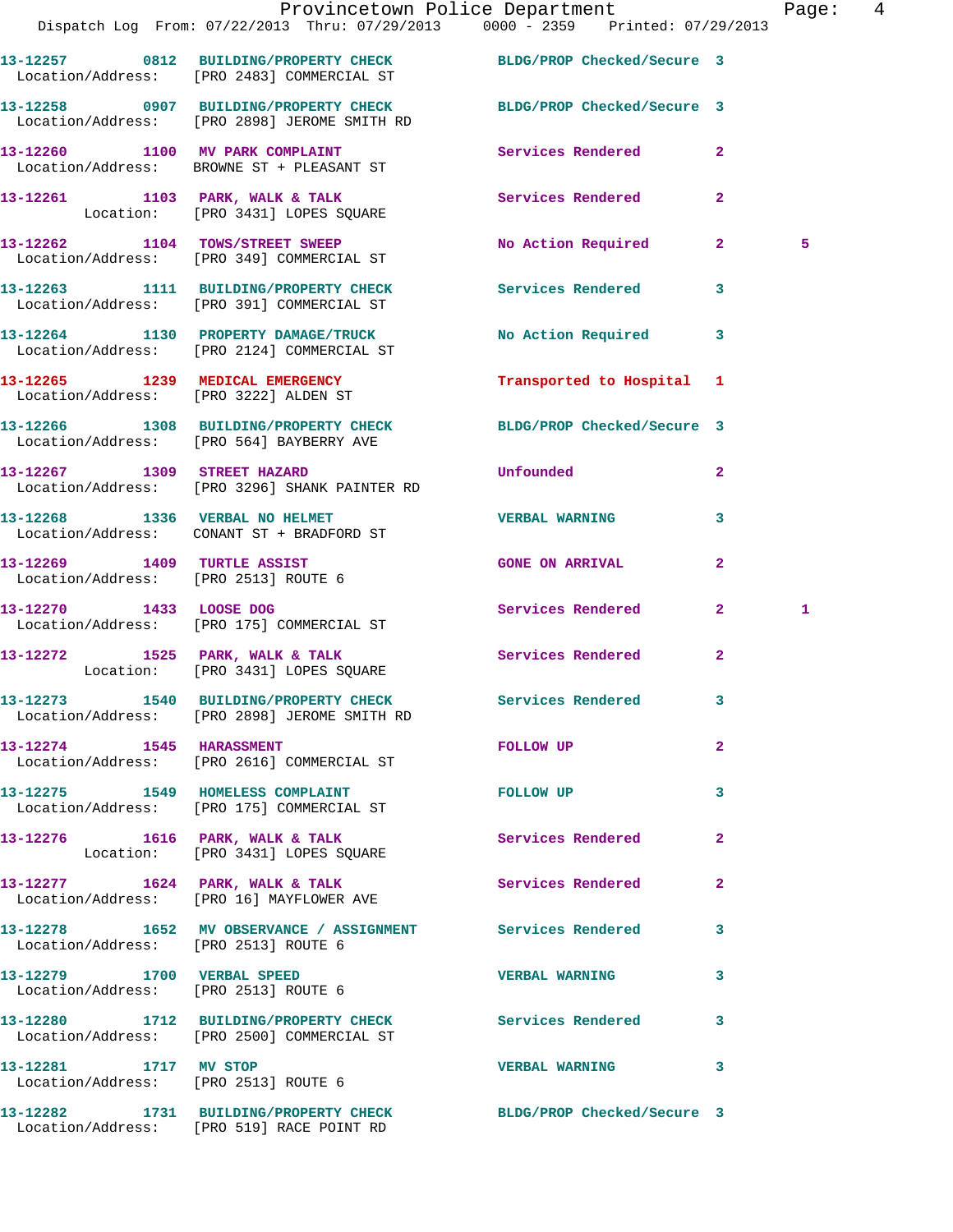|                                    | 13-12283 1805 BUILDING/PROPERTY CHECK Services Rendered<br>Location/Address: [PRO 2483] COMMERCIAL ST                |                            | 3              |    |
|------------------------------------|----------------------------------------------------------------------------------------------------------------------|----------------------------|----------------|----|
|                                    | 13-12285 1812 BUILDING/PROPERTY CHECK<br>Location/Address: [PRO 1646] WINSLOW ST                                     | BLDG/PROP Checked/Secure 3 |                |    |
| 13-12286 1813 FIRST AID            | Location/Address: [PRO 1892] SHANK PAINTER RD                                                                        | <b>Services Rendered</b>   | 1              |    |
| Location/Address: WINTHROP ST      | 13-12287 1827 PARKED MV COMPLAINT                                                                                    | Services Rendered          | 1              |    |
|                                    | 13-12288 1856 BUILDING/PROPERTY CHECK<br>Location/Address: [PRO 182] COMMERCIAL ST                                   | BLDG/PROP Checked/Secure 3 |                |    |
|                                    | 13-12290 1923 MV OBSERVANCE / ASSIGNMENT Services Rendered<br>Location/Address: BRADFORD ST EXT + PILGRIM HEIGHTS RD |                            | 3              |    |
|                                    | 13-12291 1942 BUILDING/PROPERTY CHECK Services Rendered<br>Location/Address: [PRO 2539] RYDER ST                     |                            | 3              |    |
|                                    | 13-12292 2026 MV OBSERVANCE / ASSIGNMENT Services Rendered<br>Location/Address: BRADFORD ST + STANDISH ST            |                            | 3              |    |
|                                    | 13-12293 2048 BUILDING/PROPERTY CHECK<br>Location/Address: [PRO 2206] COMMERCIAL ST                                  | BLDG/PROP Checked/Secure 3 |                |    |
|                                    | 13-12294 2123 MV HIT & RUN<br>Location/Address: [PRO 597] COMMERCIAL ST                                              | Unfounded                  | $\mathbf{2}$   |    |
|                                    | 13-12295 2132 BUILDING/PROPERTY CHECK<br>Location/Address: [PRO 306] COMMERCIAL ST                                   | BLDG/PROP Checked/Secure 3 |                |    |
| Location/Address: GOSNOLD ST       | 13-12296 2208 BY-LAW VIOLATION CHERBAL WARNING                                                                       |                            | $\mathbf{2}$   |    |
|                                    | 13-12297 2339 MV STOP<br>Location/Address: RYDER ST + COMMERCIAL ST                                                  | <b>VERBAL WARNING</b>      | 3              |    |
| 13-12299 2356 MV STOP              | Location/Address: [PRO 539] SHANK PAINTER RD                                                                         | <b>VERBAL WARNING</b>      | 3              |    |
| For Date: $07/24/2013$ - Wednesday |                                                                                                                      |                            |                |    |
|                                    | 13-12300 0004 BUILDING/PROPERTY CHECK<br>Location/Address: [PRO 3296] SHANKPAINTER RD                                | BLDG/PROP Checked/Secure 3 |                |    |
|                                    | 13-12301 0011 LOBBY TRAFFIC<br>Location/Address: [PRO 542] SHANK PAINTER RD                                          | Services Rendered          | $\overline{2}$ |    |
| Location/Address: RYDER ST EXT     | 13-12302 0016 BY-LAW VIOLATION                                                                                       | SPOKEN TO                  | $\mathbf{2}$   |    |
|                                    | 13-12304 0034 MV OBSERVANCE / ASSIGNMENT Services Rendered<br>Location/Address: [PRO 2577] BRADFORD ST               |                            | 3              |    |
| 13-12303 0042 MV STOP              | Location/Address: [PRO 43] BRADFORD ST                                                                               | <b>VERBAL WARNING</b>      | 3              |    |
|                                    | 13-12305 0105 BUILDING/PROPERTY CHECK BLDG/PROP Checked/Secure 3<br>Location/Address: [PRO 175] COMMERCIAL ST        |                            |                |    |
| 13-12306 0111 MV STOP              | Location/Address: [PRO 32] BRADFORD ST                                                                               | <b>VERBAL WARNING</b>      | 3              |    |
|                                    | 13-12307 0119 BUILDING/PROPERTY CHECK BLDG/PROP Checked/Secure 3<br>Location/Address: [PRO 3256] COMMERCIAL ST       |                            |                |    |
|                                    | 13-12314 0200 LOBBY TRAFFIC                                                                                          | Services Rendered 2        |                | 26 |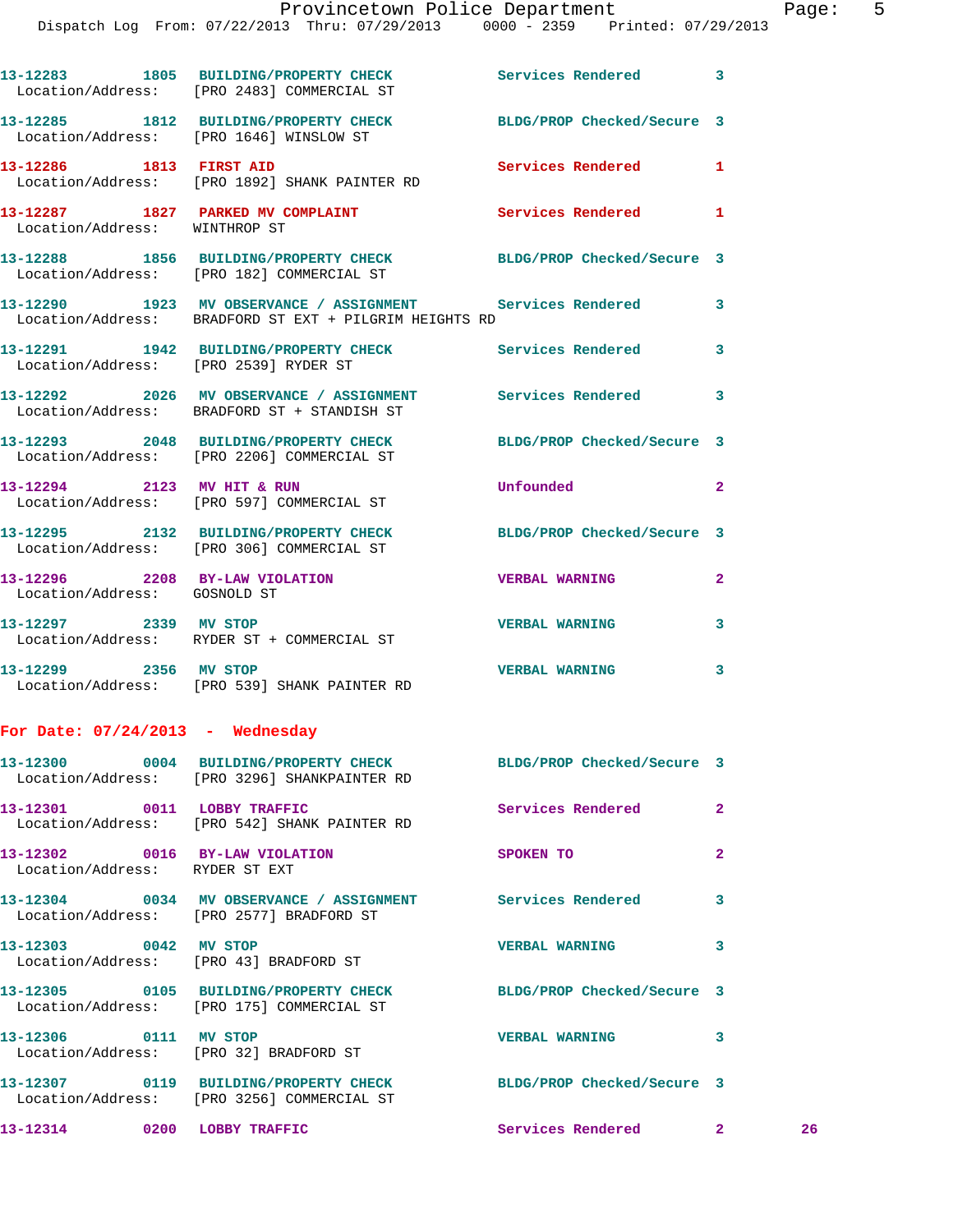|                                                               | Dispatch Log From: 07/22/2013 Thru: 07/29/2013 0000 - 2359 Printed: 07/29/2013                                 | Provincetown Police Department Page: 6 |                         |  |
|---------------------------------------------------------------|----------------------------------------------------------------------------------------------------------------|----------------------------------------|-------------------------|--|
|                                                               | Location/Address: [PRO 542] SHANK PAINTER RD                                                                   |                                        |                         |  |
|                                                               | 13-12309 0220 BUILDING/PROPERTY CHECK BLDG/PROP Checked/Secure 3<br>Location/Address: [PRO 440] HARRY KEMP WAY |                                        |                         |  |
|                                                               | 13-12310 0233 NOISE COMPLAINT SPOKEN TO<br>Location/Address: [PRO 191] COMMERCIAL ST                           | $\sim$ 3                               |                         |  |
| Refer To Arrest: 13-146-AR                                    | 13-12311 0250 MV STOP<br>Location/Address: COURT ST + BRADFORD ST                                              | Arrest(s) Made 3                       |                         |  |
|                                                               | 13-12312 0355 MEDICAL EMERGENCY Transported to Hospital 1<br>Location/Address: [PRO 2645] SHANK PAINTER RD     |                                        |                         |  |
|                                                               | 13-12315 0748 BUILDING/PROPERTY CHECK BLDG/PROP Checked/Secure 3<br>Location/Address: [PRO 2483] COMMERCIAL ST |                                        |                         |  |
|                                                               | 13-12316 0904 MV ACCIDENT<br>Location/Address: COMMERCIAL ST                                                   | <b>SPOKEN TO</b>                       | 1                       |  |
|                                                               | 13-12317 0925 TOW/STREET SWEEP<br>Location/Address: [PRO 542] SHANK PAINTER RD                                 | Vehicle Towed                          | $\overline{2}$          |  |
|                                                               | 13-12318 0957 MV STOP<br>Location/Address: [PRO 2818] CONWELL ST                                               | <b>VERBAL WARNING</b>                  | $\overline{\mathbf{3}}$ |  |
|                                                               | 13-12319 0958 COMPLAINT - STREET PERFORMERS Services Rendered 3<br>Location/Address: [PRO 2737] COMMERCIAL ST  |                                        |                         |  |
| 13-12320 1005 MV STOP                                         | Location/Address: [PRO 2513] ROUTE 6                                                                           | VERBAL WARNING 3                       |                         |  |
|                                                               | 13-12321 1007 BUILDING/PROPERTY CHECK Services Rendered<br>Location/Address: [PRO 2898] JEROME SMITH RD        |                                        | 3                       |  |
|                                                               | 13-12322 1018 DID NOT CALL IN Services Rendered 3<br>Location/Address: [PRO 1190] COMMERCIAL ST                |                                        |                         |  |
|                                                               | 13-12323 1039 FOUND KEYS, ORANGE WHISTLE Services Rendered 3<br>Location/Address: [PRO 2520] PRINCE ST         |                                        |                         |  |
|                                                               | 13-12324 1057 COMPLAINT<br>Location/Address: [PRO 175] COMMERCIAL ST                                           | Services Rendered                      | -3                      |  |
| 13-12325 1103 MV STOP<br>Location/Address: [PRO 2513] ROUTE 6 |                                                                                                                | <b>VERBAL WARNING</b>                  | $\mathbf{3}$            |  |
|                                                               | 13-12326 1126 MV COMPLAINT<br>Location/Address: [PRO 2010] CARNES LN                                           | <b>Services Rendered</b>               | $\mathbf{2}$            |  |
|                                                               | 13-12327 1228 911 GENERAL<br>Location/Address: [PRO 440] HARRY KEMP WAY                                        | Services Rendered                      | $\mathbf{1}$            |  |
|                                                               | 13-12328 1326 MEDICAL EMERGENCY<br>Location/Address: [PRO 3442] COMMERCIAL ST                                  | <b>Services Rendered</b> 1             |                         |  |
|                                                               | 13-12329 1327 911 MISDIAL<br>Location/Address: [PRO 2650] RACE POINT RD                                        | Services Rendered 1                    |                         |  |
|                                                               | 13-12330 1349 STOLEN LOBSTERS<br>Location/Address: [PRO 2543] MACMILLAN WHARF                                  | GONE ON ARRIVAL 2                      |                         |  |
|                                                               | 13-12331 1506 BUILDING/PROPERTY CHECK BLDG/PROP Checked/Secure 3<br>Location/Address: [PRO 106] COMMERCIAL ST  |                                        |                         |  |
|                                                               | 13-12332 1512 FLIGHT COVERAGE<br>Location/Address: [PRO 516] RACE POINT RD                                     | Services Rendered 2                    |                         |  |
|                                                               | 13-12333 1550 BUILDING/PROPERTY CHECK Services Rendered 3<br>Location/Address: [PRO 306] COMMERCIAL ST         |                                        |                         |  |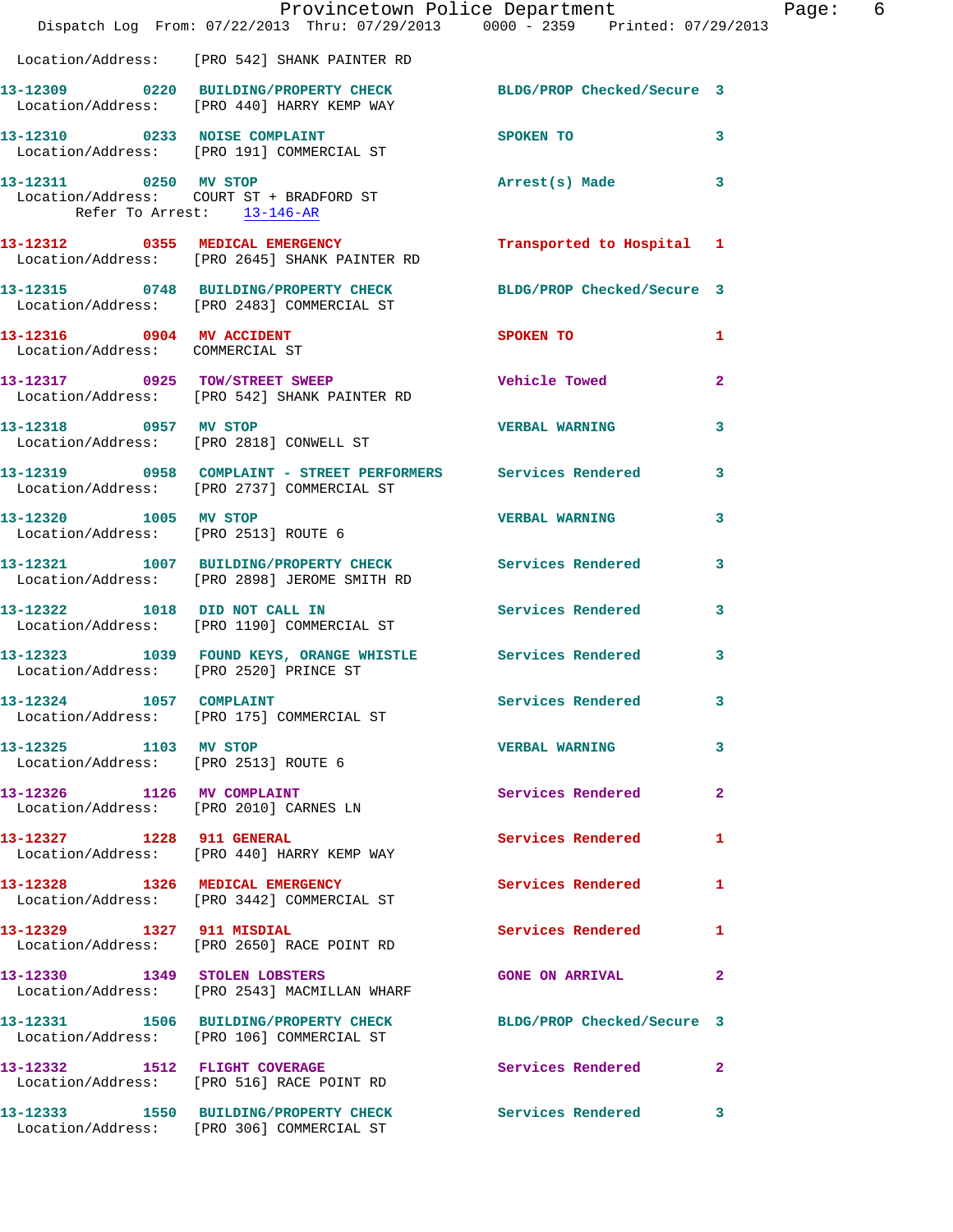| Location/Address: [PRO 2513] ROUTE 6                                     | 13-12334 1616 MV OBSERVANCE / ASSIGNMENT Services Rendered 3                                                |                            |                |
|--------------------------------------------------------------------------|-------------------------------------------------------------------------------------------------------------|----------------------------|----------------|
| 13-12335 1620 MV STOP                                                    | Location/Address: [PRO 2513] ROUTE 6                                                                        | <b>VERBAL WARNING</b>      | 3              |
|                                                                          | 13-12336 1620 PARKING COMPLAINT / GENERAL Services Rendered<br>Location/Address: COMMERCIAL ST + COOK ST    |                            | 3              |
|                                                                          | 13-12337 1622 BUILDING/PROPERTY CHECK<br>Location/Address: [PRO 2483] COMMERCIAL ST                         | Services Rendered          | 3              |
| 13-12338 1632 MV STOP                                                    | Location/Address: [PRO 521] ROUTE 6                                                                         | <b>VERBAL WARNING</b>      | 3              |
|                                                                          | 13-12339 1636 PARK, WALK & TALK<br>Location: [PRO 3431] LOPES SQUARE                                        | Services Rendered          | $\mathbf{2}$   |
| 13-12340 1639 MV STOP<br>Location/Address: CONWELL ST                    |                                                                                                             | <b>VERBAL WARNING</b>      | 3              |
|                                                                          | 13-12341 1651 MV OBSERVANCE / ASSIGNMENT Services Rendered 3<br>Location/Address: [PRO 722] BRADFORD ST     |                            |                |
| Location/Address: [PRO 569] WINSLOW ST                                   | 13-12342 1658 BUILDING/PROPERTY CHECK                                                                       | BLDG/PROP Checked/Secure 3 |                |
|                                                                          | 13-12343 1716 TRAFFIC CONTROL<br>Location/Address: [PRO 57] BRADFORD ST                                     | <b>Services Rendered</b>   | 3              |
|                                                                          | 13-12344 1722 MV OBSERVANCE / ASSIGNMENT Services Rendered<br>Location/Address: TREMONT ST + WEST VINE ST   |                            | 3              |
|                                                                          | 13-12345 1733 MV OBSERVANCE / ASSIGNMENT Services Rendered<br>Location/Address: SNAIL RD + COMMERCIAL ST    |                            | 3              |
| 13-12346 1750 PARK, WALK & TALK<br>Location/Address: [PRO 444] HIGH POLE |                                                                                                             | Services Rendered          | $\mathbf{2}$   |
| 13-12347 1754 ALARM - FIRE<br>Location/Address: [PRO 3222] ALDEN ST      |                                                                                                             | False Alarm                | 1              |
|                                                                          | 13-12348 1813 PARK, WALK & TALK<br>Location/Address: [PRO 105] COMMERCIAL ST                                | Services Rendered          | $\overline{2}$ |
|                                                                          | 13-12349 1830 MEDICAL EMERGENCY<br>Location/Address: [PRO 444] HIGH POLE HILL                               | <b>Services Rendered</b>   | $\mathbf{1}$   |
| 13-12350 1844 PARK, WALK & TALK                                          | Location/Address: COMMERCIAL ST + STANDISH ST                                                               | Services Rendered          | $\mathbf{2}$   |
|                                                                          | 13-12351 2017 ASSIST CITIZEN<br>Location/Address: [PRO 2499] RACE POINT RD                                  | Services Rendered          | 3              |
| Location/Address: [PRO 512] PRINCE ST                                    | 13-12352 2025 BUILDING/PROPERTY CHECK                                                                       | BLDG/PROP Checked/Secure 3 |                |
| 13-12353 2032 MV STOP                                                    | Location/Address: [PRO 25] BRADFORD ST                                                                      | <b>VERBAL WARNING</b>      | 3              |
|                                                                          | 13-12354 2042 MV OBSERVANCE / ASSIGNMENT Services Rendered<br>Location/Address: HARRY KEMP WAY + HOWLAND ST |                            | $\mathbf{3}$   |
| 13-12356 2055 MV STOP<br>Location/Address: HARRY KEMP WAY                |                                                                                                             | <b>VERBAL WARNING</b>      | 3              |
| Location/Address: [PRO 3287] ROUTE 6                                     | 13-12358 2150 BUILDING/PROPERTY CHECK                                                                       | BLDG/PROP Checked/Secure 3 |                |
| 13-12359                                                                 | 2154 LOST GREY WALLET                                                                                       | Services Rendered          | 3              |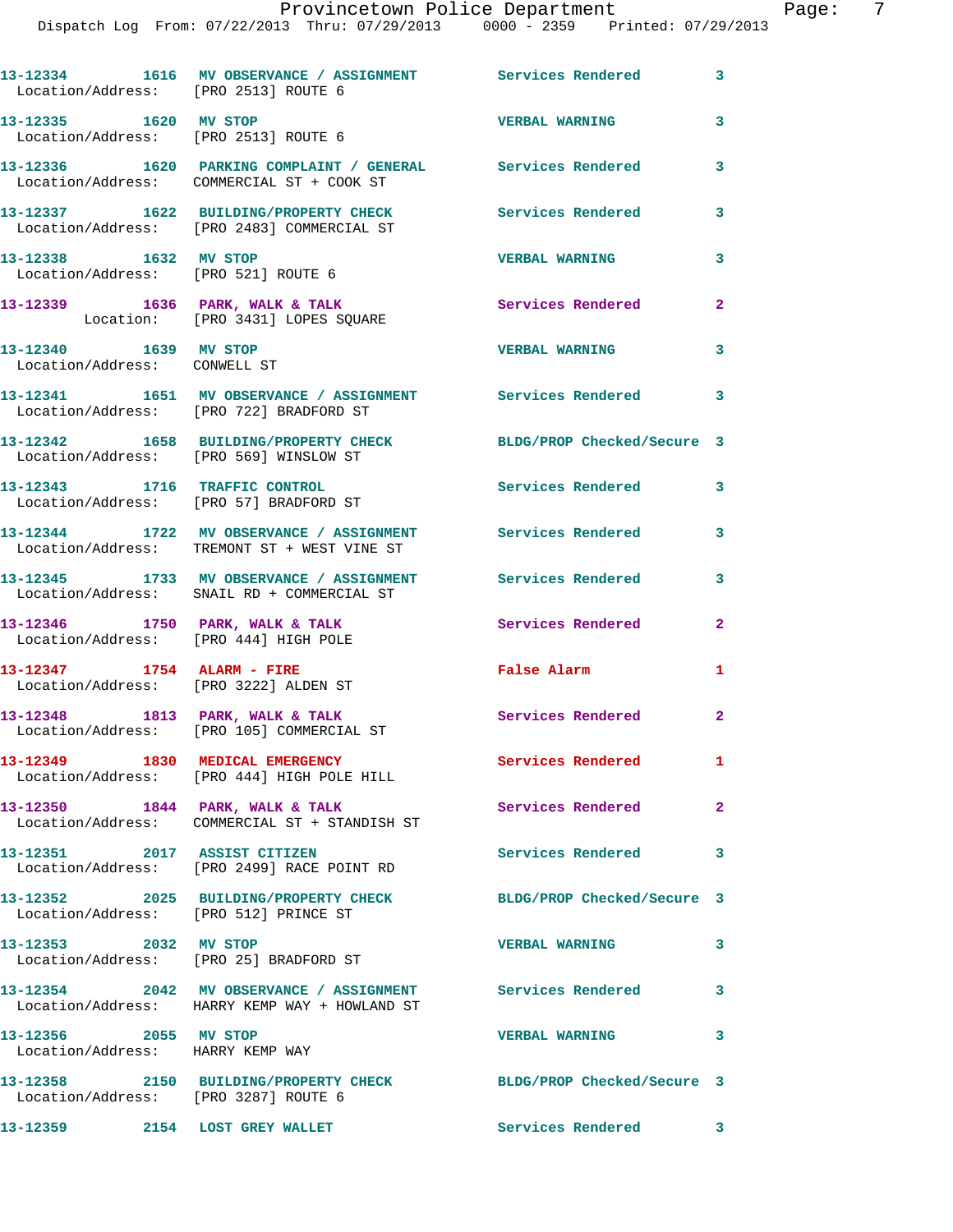|                       | Provincetown Police Department Page: 8<br>Dispatch Log From: 07/22/2013 Thru: 07/29/2013 0000 - 2359 Printed: 07/29/2013 |                       |                         |
|-----------------------|--------------------------------------------------------------------------------------------------------------------------|-----------------------|-------------------------|
|                       | Location/Address: [PRO 542] SHANK PAINTER RD                                                                             |                       |                         |
|                       | 13-12360 2156 MV STOP<br>Location/Address: [PRO 3670] SHANK PAINTER RD                                                   | <b>VERBAL WARNING</b> | 3                       |
| 13-12361 2207 MV STOP | Location/Address: CONWELL ST + BRADFORD ST                                                                               | <b>VERBAL WARNING</b> | $\mathbf{3}$            |
|                       | 13-12363 2228 BUILDING/PROPERTY CHECK Services Rendered<br>Location/Address: [PRO 2539] RYDER ST                         |                       | 3                       |
|                       | 13-12364 2326 BUILDING/PROPERTY CHECK Services Rendered<br>Location/Address: [PRO 2483] COMMERCIAL ST                    |                       | $\overline{\mathbf{3}}$ |
|                       | 13-12373 2327 FOUND WHITE IPHONE BROKEN Services Rendered<br>Location/Address: [PRO 542] SHANK PAINTER RD                |                       | 3                       |
|                       | 13-12375 2327 FOUND SAMSUNG AT&T PHONE Services Rendered 3<br>Location/Address: [PRO 542] SHANK PAINTER RD               |                       |                         |
|                       | 13-12365 2335 BUILDING/PROPERTY CHECK2989 BLDG/PROP Checked/Secure 3<br>Location/Address: [PRO 2898] JEROME SMITH RD     |                       |                         |
|                       | 13-12366 2336 MV OBSERVANCE / ASSIGNMENT Services Rendered 3<br>Location/Address: SHANK PAINTER RD + CAPTAIN BERTIE RD   |                       |                         |
|                       | 13-12367 2336 BUILDING/PROPERTY CHECK BLDG/PROP Checked/Secure 3<br>Location/Address: [PRO 2483] COMMERCIAL ST           |                       |                         |

## **For Date: 07/25/2013 - Thursday**

| 13-12368 0003 MV STOP<br>Location/Address: [PRO 2479] ROUTE 6 |                                                                                                                   | Citation/Warning Issued 3  |                |    |
|---------------------------------------------------------------|-------------------------------------------------------------------------------------------------------------------|----------------------------|----------------|----|
| Location/Address: [PRO 571] ALDEN ST                          | 13-12370 0052 BUILDING/PROPERTY CHECK BLDG/PROP Checked/Secure 3                                                  |                            |                |    |
|                                                               | 13-12382 0100 LOBBY TRAFFIC<br>Location/Address: [PRO 542] SHANK PAINTER RD                                       | Services Rendered 2        |                | 25 |
|                                                               | 13-12374 0152 BUILDING/PROPERTY CHECK BLDG/PROP Checked/Secure 3<br>Location/Address: [PRO 564] BAYBERRY AVE      |                            |                |    |
|                                                               | 13-12377 0202 UNDERGROUND CLEANING                                                                                | Services Rendered 3        |                |    |
| Location/Address: [PRO 3287] ROUTE 6                          | 13-12376 0212 BUILDING/PROPERTY CHECK BLDG/PROP Checked/Secure 3                                                  |                            |                |    |
|                                                               | 13-12378 0230 BUILDING/PROPERTY CHECK BLDG/PROP Checked/Secure 3<br>Location/Address: [PRO 569] WINSLOW ST        |                            |                |    |
|                                                               | 13-12379 0231 BUILDING/PROPERTY CHECK<br>Location/Address: [PRO 488] MAYFLOWER AVE                                | BLDG/PROP Checked/Secure 3 |                |    |
|                                                               | 13-12380 0302 NOISE COMPLAINT<br>Location/Address: [PRO 1229] MOZART AVE                                          | SPOKEN TO                  | 3              |    |
|                                                               | 13-12381 0411 BUILDING/PROPERTY CHECK BLDG/PROP Checked/Secure 3<br>Location/Address: [PRO 3030] TIN PAN ALLEY RD |                            |                |    |
|                                                               | Location/Address: [PRO 545] SHANK PAINTER RD                                                                      | BLDG/PROP Checked/Secure 3 |                |    |
|                                                               | 13-12384 0503 BUILDING/PROPERTY CHECK Services Rendered<br>Location/Address: [PRO 391] COMMERCIAL ST              |                            | 3              |    |
|                                                               | 13-12385 0542 FLIGHT COVERAGE<br>Location/Address: [PRO 516] RACE POINT RD                                        | <b>Services Rendered</b>   | $\mathbf{2}$   |    |
|                                                               | 13-12386 0550 LARCENY / FORGERY / FRAUD                                                                           | <b>SPOKEN TO</b>           | $\overline{2}$ |    |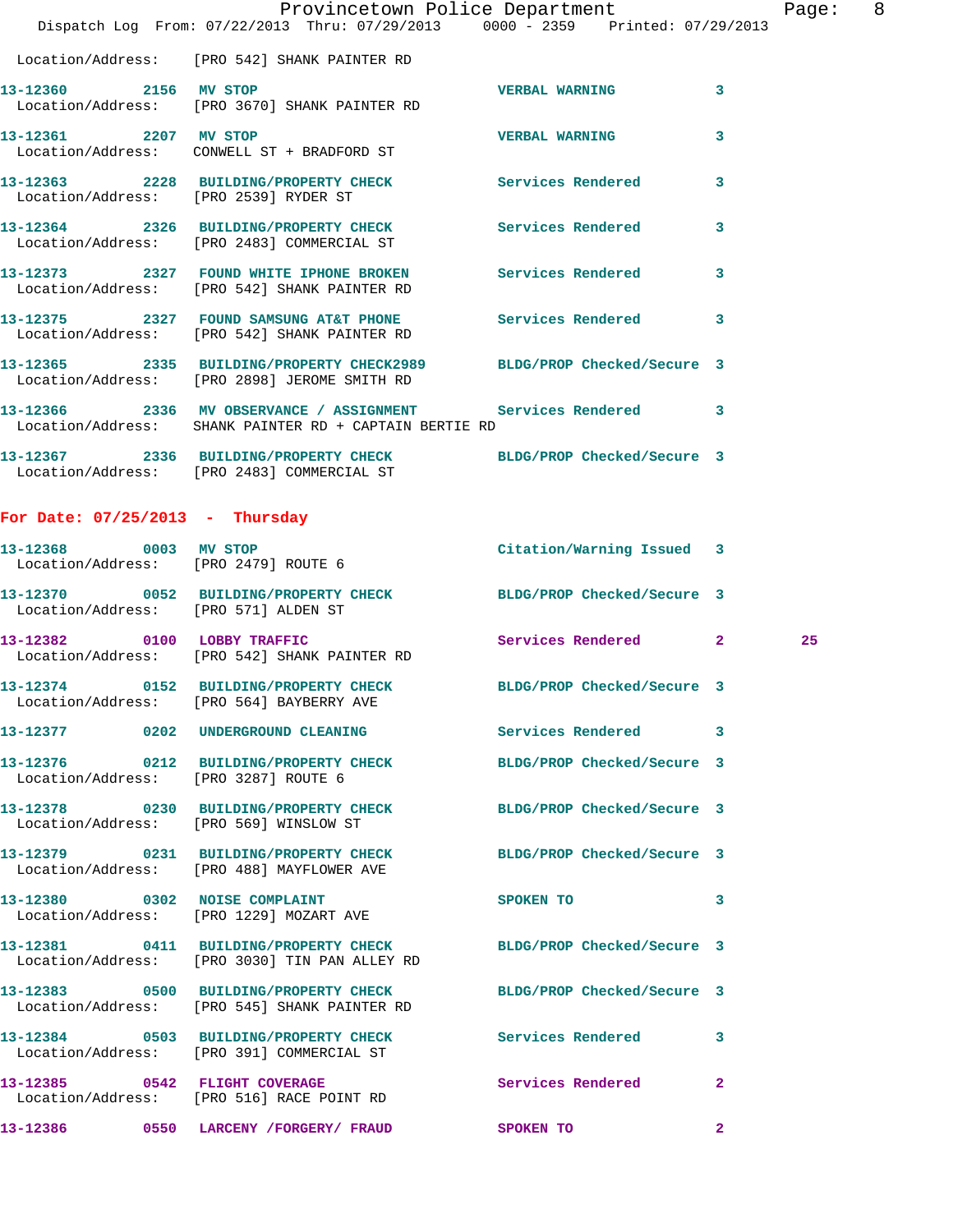|                               | Dispatch Log From: 07/22/2013 Thru: 07/29/2013 0000 - 2359 Printed: 07/29/2013                                 | Provincetown Police Department          | Page: 9      |
|-------------------------------|----------------------------------------------------------------------------------------------------------------|-----------------------------------------|--------------|
|                               | Location/Address: [PRO 1989] COMMERCIAL ST                                                                     |                                         |              |
|                               | 13-12387 0730 BUILDING/PROPERTY CHECK BLDG/PROP Checked/Secure 3<br>Location/Address: [PRO 3292] COMMERCIAL ST |                                         |              |
| Location/Address: BRADFORD ST | 13-12388 0745 KEEP THE PEACE 2008 Peace Restored                                                               |                                         | $\mathbf{2}$ |
| 13-12389 0805 MV STOP         | Location/Address: [PRO 2539] RYDER ST                                                                          | VERBAL WARNING 3                        |              |
|                               | 13-12390 0816 MV OBSERVANCE / ASSIGNMENT Citation/Warning Issued 3<br>Location/Address: BRADFORD ST EXT        |                                         |              |
| 13-12391 0825 MV STOP         | Location/Address: PROVINCELANDS RD + BRADFORD ST EXT                                                           | <b>VERBAL WARNING</b>                   | $\mathbf{3}$ |
|                               | 13-12392 0913 MV STOP<br>Location/Address: ROUTE 6 + SHANK PAINTER RD                                          | <b>VERBAL WARNING</b>                   | 3            |
|                               | 13-12393 0929 EQUIPMENT CHECK No Action Required 3                                                             |                                         |              |
|                               | 13-12394 1004 ASSIST CITIZEN<br>Location/Address: PEARL ST + COMMERCIAL ST                                     | Services Rendered 3                     |              |
|                               | 13-12395 1027 BUILDING/PROPERTY CHECK BLDG/PROP Checked/Secure 3<br>Location/Address: [PRO 2206] COMMERCIAL ST |                                         |              |
|                               | 13-12396    1044    STREET SWEEP<br>Location/Address: [PRO 588] SHANK PAINTER RD                               | Vehicle Towed <b>Seat 1996</b>          | $\mathbf{3}$ |
|                               | 13-12397 1133 MEDICAL EMERGENCY DOT<br>Location/Address: [PRO 440] HARRY KEMP WAY                              | Transported to Hospital 1               |              |
|                               | 13-12399 1233 MEDICAL EMERGENCY DOT<br>Location/Address: [PRO 440] HARRY KEMP WAY                              | Transported to Hospital 1               |              |
|                               | 13-12400 1303 PARK, WALK & TALK<br>Location/Address: [PRO 216] COMMERCIAL ST                                   | Services Rendered 2                     |              |
|                               | 13-12401 1351 BUILDING/PROPERTY CHECK Services Rendered 3<br>Location/Address: [PRO 2898] JEROME SMITH RD      |                                         |              |
|                               | 13-12402 1410 ASSIST CITIZEN<br>Location/Address: [PRO 2144] CONWELL ST                                        | Services Rendered 3                     |              |
| 13-12403 1452 GENERAL INFO    |                                                                                                                | SPOKEN TO DESCRIPTION OF REAL PROPERTY. | 3            |
| 13-12404 1457 COMPLAINT       | Location/Address: [PRO 1985] COMMERCIAL ST                                                                     | Services Rendered                       | 3            |
| Location/Address: WINTHROP ST | 13-12405 1459 PARKING COMPLAINT / GENERAL Citation/Warning Issued 3                                            |                                         |              |
|                               | 13-12406 1530 PARK, WALK & TALK<br>Location/Address: [PRO 182] COMMERCIAL ST                                   | Services Rendered 2                     |              |
|                               | 13-12407 1540 PARK, WALK & TALK<br>Location/Address: [PRO 182] COMMERCIAL ST                                   | Services Rendered                       | $\mathbf{2}$ |
| 13-12408 1545 ASSIST CITIZEN  | Location/Address: [PRO 2391] BRADFORD ST                                                                       | SPOKEN TO DESCRIPTION OF REAL PROPERTY. | 3            |
|                               | 13-12409 1602 MV OBSERVANCE / ASSIGNMENT<br>Location/Address: SHANK PAINTER RD + BRADFORD ST                   | <b>Services Rendered</b>                | 3            |
| 13-12410   1610   COMPLAINT   | Location/Address: [PRO 542] SHANK PAINTER RD                                                                   | SPOKEN TO                               | 3            |
|                               | 13-12411 1641 BUILDING/PROPERTY CHECK BLDG/PROP Checked/Secure 3<br>Location/Address: [PRO 3317] CEMETERY RD   |                                         |              |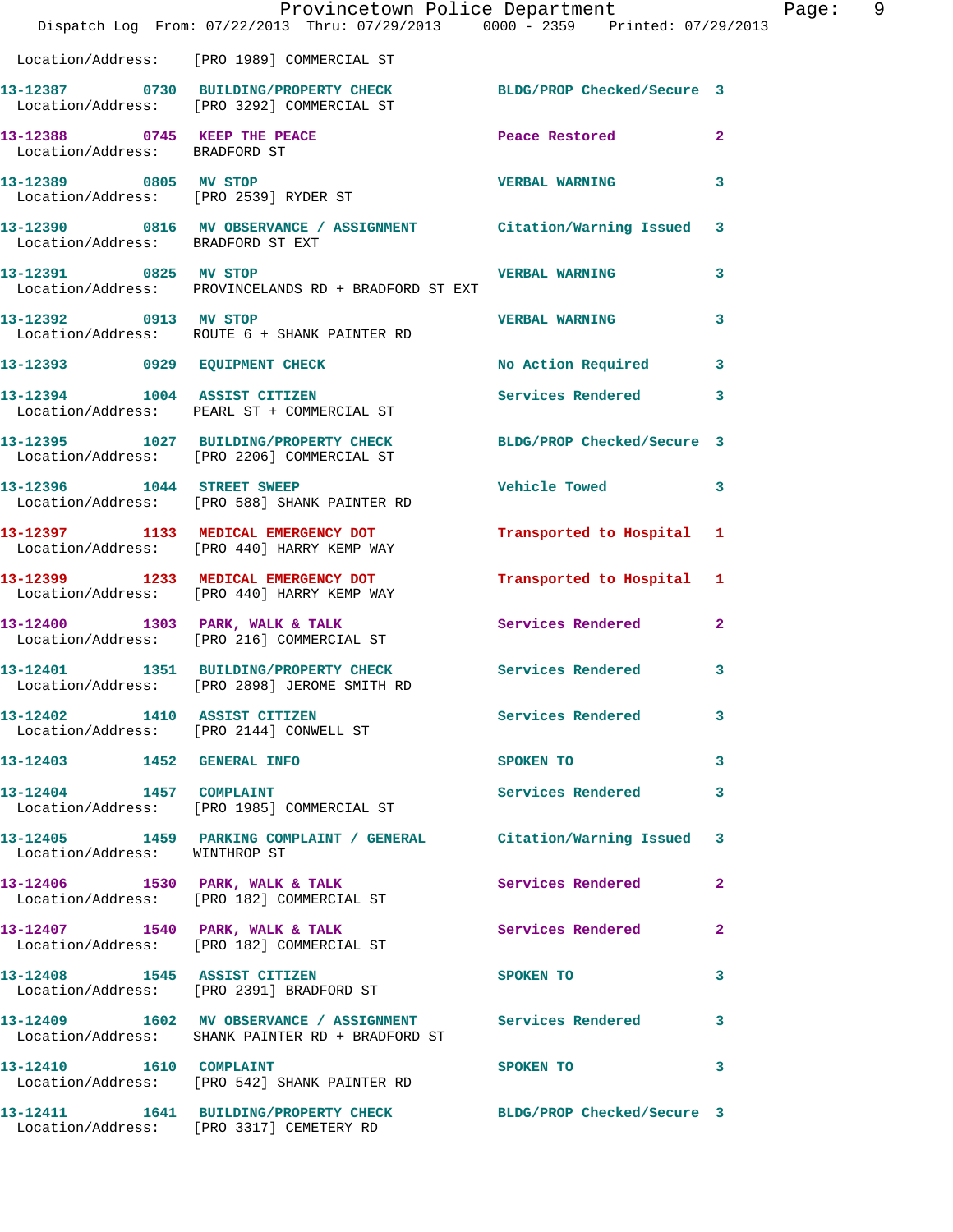|                                       | 13-12413 1641 BUILDING/PROPERTY CHECK<br>Location/Address: [PRO 2206] COMMERCIAL ST                               | Services Rendered          | 3            |
|---------------------------------------|-------------------------------------------------------------------------------------------------------------------|----------------------------|--------------|
| 13-12412 1642 MV STOP                 | Location/Address: [PRO 106] COMMERCIAL ST                                                                         | <b>VERBAL WARNING</b>      | 3            |
|                                       | 13-12414 1802 BUILDING/PROPERTY CHECK<br>Location/Address: [PRO 2483] COMMERCIAL ST                               | <b>Services Rendered</b>   | 3            |
|                                       | 13-12415 1829 MEDICAL EMERGENCY/DOT<br>Location/Address: [PRO 440] HARRY KEMP WAY                                 | Transported to Hospital    | 1            |
| 13-12416 1853 COMPLAINT               | Location/Address: [PRO 1997] COMMERCIAL ST                                                                        | Services Rendered          | 3            |
|                                       | 13-12417 1945 MV OBSERVANCE / ASSIGNMENT Services Rendered<br>Location/Address: BRADFORD ST + RYDER ST            |                            | 3            |
| 13-12418 1959 MV STOP                 | Location/Address: [PRO 25] BRADFORD ST                                                                            | <b>VERBAL WARNING</b>      | 3            |
|                                       | 13-12419 2004 BUILDING/PROPERTY CHECK BLDG/PROP Checked/Secure 3<br>Location/Address: [PRO 530] SHANKPAINTER RD   |                            |              |
|                                       | 13-12420 2052 BUILDING/PROPERTY CHECK<br>Location/Address: [PRO 75] CAPTAIN BERTIE RD                             | <b>Services Rendered</b>   | 3            |
|                                       | 13-12421 2052 LOST BLUE WALLET<br>Location/Address: [PRO 542] SHANK PAINTER RD                                    | <b>Services Rendered</b>   | 3            |
| 13-12422 2106 PARK, WALK & TALK       | Location/Address: [PRO 2692] COMMERCIAL ST                                                                        | Services Rendered          | 2            |
|                                       | 13-12423 2110 COMPLAINT - STREET PERFORMERS SPOKEN TO<br>Location/Address: [PRO 3908] COMMERCIAL ST               |                            | 3            |
|                                       | 13-12424 2122 BUILDING/PROPERTY CHECK<br>Location/Address: [PRO 306] COMMERCIAL ST                                | BLDG/PROP Checked/Secure 3 |              |
|                                       | 13-12425   2154   COMPLAINT - STREET PERFORMERS   Services Rendered<br>Location/Address: [PRO 3908] COMMERCIAL ST |                            | 3            |
|                                       | 13-12426 2205 MV OBSERVANCE / ASSIGNMENT Services Rendered<br>Location/Address: [PRO 2604] BRADFORD ST            |                            | 3            |
|                                       | 13-12427 2210 CREDIT CARD FOUND/RETURNED<br>Location/Address: [PRO 542] SHANK PAINTER RD                          | <b>Services Rendered</b>   | 3            |
| 13-12428 2213 MV STOP                 | Location/Address: SHANK PAINTER RD + BROWNE ST                                                                    | <b>VERBAL WARNING</b>      | 3            |
| 13-12429 2221 MV STOP                 | Location/Address: [PRO 730] BRADFORD ST                                                                           | <b>VERBAL WARNING</b>      | 3            |
| Location/Address: [PRO 2539] RYDER ST | 13-12430 2223 BUILDING/PROPERTY CHECK Services Rendered                                                           |                            | 3            |
|                                       | 13-12431 2227 COMPLAINT - STREET PERFORMERS<br>Location/Address: [PRO 3908] COMMERCIAL ST                         | No Action Required         | 3            |
| 13-12432 2229 FOUND DOG               | Location/Address: [PRO 106] COMMERCIAL ST                                                                         | Services Rendered          | $\mathbf{2}$ |
| 13-12433 2235 MV ACCIDENT             | Location/Address: STANDISH ST + BRADFORD ST                                                                       | <b>GONE ON ARRIVAL</b>     | 1            |
|                                       | 13-12434 2237 FOUND GREY/BROWN PURSE<br>Location/Address: [PRO 2543] MACMILLAN WHARF                              | No Action Required         | 3            |
|                                       | 13-12435 2342 BUILDING/PROPERTY CHECK                                                                             | BLDG/PROP Checked/Secure 3 |              |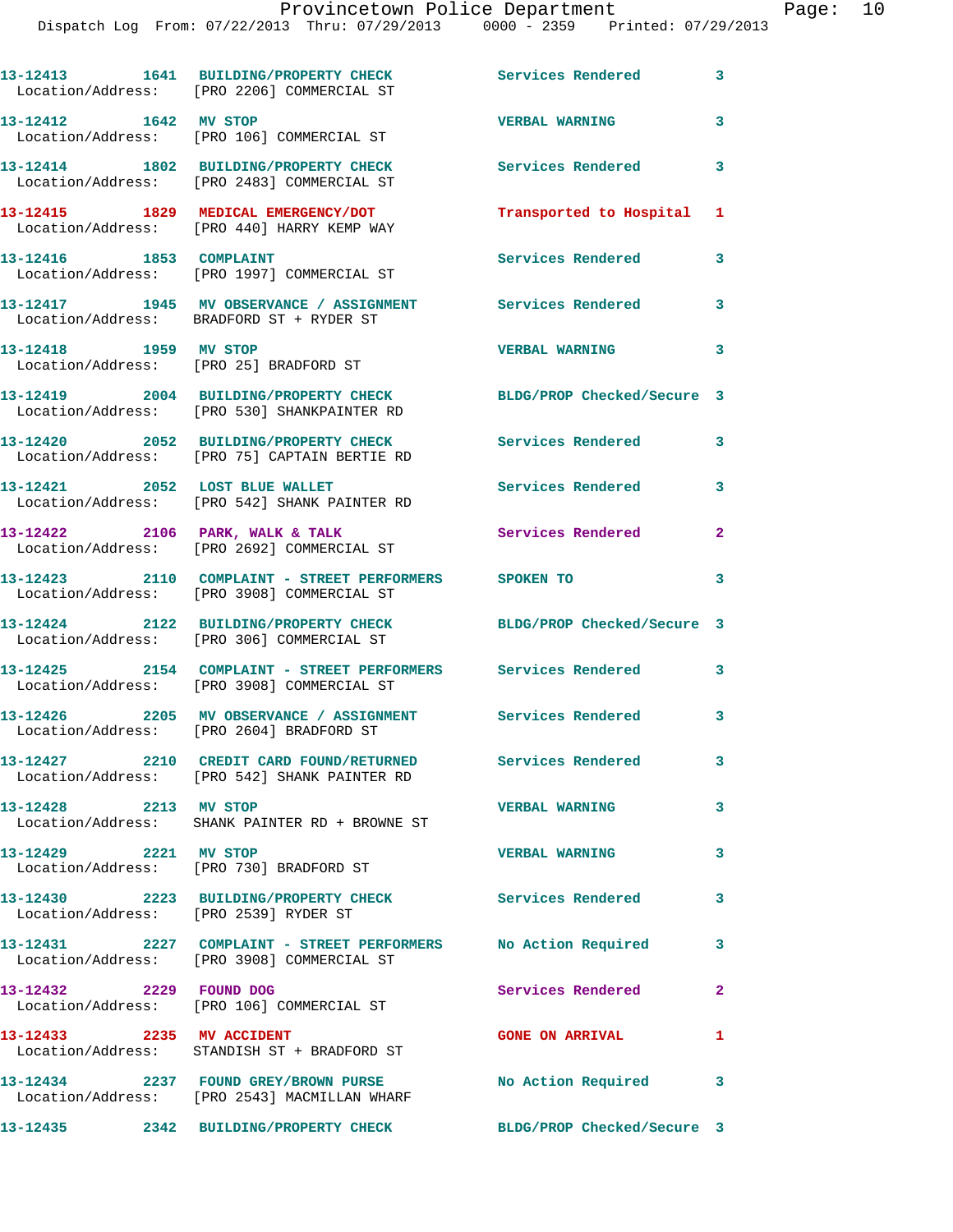|                                                                | Provincetown Police Department<br>Dispatch Log From: 07/22/2013 Thru: 07/29/2013 0000 - 2359 Printed: 07/29/2013    |                           |              | Page: 11 |  |
|----------------------------------------------------------------|---------------------------------------------------------------------------------------------------------------------|---------------------------|--------------|----------|--|
| Location/Address: [PRO 512] PRINCE ST                          |                                                                                                                     |                           |              |          |  |
|                                                                | 13-12436 2346 NOISE COMPLAINT<br>Location/Address: [PRO 1368] COTTAGE ST                                            | Services Rendered 3       |              |          |  |
| For Date: $07/26/2013$ - Friday                                |                                                                                                                     |                           |              |          |  |
|                                                                | 13-12437 0013 BUILDING/PROPERTY CHECK BLDG/PROP Checked/Secure 3<br>Location/Address: [PRO 530] SHANKPAINTER RD     |                           |              |          |  |
|                                                                | 13-12439 0137 BUILDING/PROPERTY CHECK BLDG/PROP Checked/Secure 3<br>Location/Address: [PRO 16] MAYFLOWER AVE        |                           |              |          |  |
|                                                                | 13-12440 0157 BUILDING/PROPERTY CHECK BLDG/PROP Checked/Secure 3<br>Location/Address: [PRO 2483] COMMERCIAL ST      |                           |              |          |  |
|                                                                | 13-12441 0214 NOISE COMPLAINT<br>Location/Address: [PRO 3442] COMMERCIAL ST                                         | SPOKEN TO                 | 3            |          |  |
| Location/Address: COMMERCIAL ST                                | 13-12442 0317 FIRE, CO ALARM                                                                                        | False Alarm               | 1            |          |  |
|                                                                | 13-12443 0457 BUILDING/PROPERTY CHECK BLDG/PROP Checked/Secure 3<br>Location/Address: [PRO 1778] SHANKPAINTER RD    |                           |              |          |  |
|                                                                | 13-12444 0519 MV OBSERVANCE / ASSIGNMENT Services Rendered 3<br>Location/Address: STANDISH ST + BRADFORD ST         |                           |              |          |  |
|                                                                | 13-12445 0528 LOBBY TRAFFIC<br>Location/Address: [PRO 542] SHANK PAINTER RD                                         | Services Rendered 2       |              | 36       |  |
| 13-12446 0538 FOUND CAT<br>Location/Address: [PRO 90] COURT ST |                                                                                                                     | Taken/Referred to Other 2 |              |          |  |
|                                                                | 13-12447 0711 BUILDING/PROPERTY CHECK BLDG/PROP Checked/Secure 3<br>Location/Address: [PRO 2483] COMMERCIAL ST      |                           |              |          |  |
|                                                                | 13-12448 0816 BUILDING/PROPERTY CHECK Services Rendered<br>Location/Address: [PRO 2898] JEROME SMITH RD             |                           | 3            |          |  |
| 13-12450 0920 FOUND KEYS                                       | Location/Address: [PRO 2520] PRINCE ST                                                                              | Services Rendered 3       |              |          |  |
|                                                                | 13-12451 0943 VERBAL WRONG WAY NERBAL WARNING<br>Location/Address: [PRO 106] COMMERCIAL ST                          |                           | 3            |          |  |
|                                                                | 13-12452 1006 LOST DROID CELLPHONE No Action Required 3<br>Location/Address: [PRO 542] SHANK PAINTER RD             |                           |              |          |  |
|                                                                | 13-12453 1042 LOST WALLET/RETURNED No Action Required<br>Location/Address: [PRO 1197] BRADFORD ST                   |                           | 3            |          |  |
|                                                                | 13-12454 1107 OPEN CONTAINER VIOLATION<br>Location/Address: [PRO 105] COMMERCIAL ST                                 | <b>VERBAL WARNING</b>     | $\mathbf{2}$ |          |  |
|                                                                | 13-12455 1119 PARK, WALK & TALK<br>Location/Address: [PRO 165] COMMERCIAL ST                                        | <b>Services Rendered</b>  | $\mathbf{2}$ |          |  |
|                                                                | $13-12456$ 1125 PARK, WALK & TALK<br>Location/Address: [PRO 105] COMMERCIAL ST                                      | Services Rendered 2       |              |          |  |
|                                                                | 13-12457 1133 HOSPITAL TRANSPORT <b>120 Transported</b> to Hospital 1<br>Location/Address: [PRO 440] HARRY KEMP WAY |                           |              |          |  |
|                                                                | 13-12458 1136 DISORDERLY<br>Location/Address: [PRO 175] COMMERCIAL ST                                               | <b>VERBAL WARNING 2</b>   |              |          |  |
|                                                                | 13-12459 1216 SUSPICIOUS ACTIVITY<br>Location/Address: [PRO 208] COMMERCIAL ST                                      | Could Not Locate          | $\mathbf{2}$ |          |  |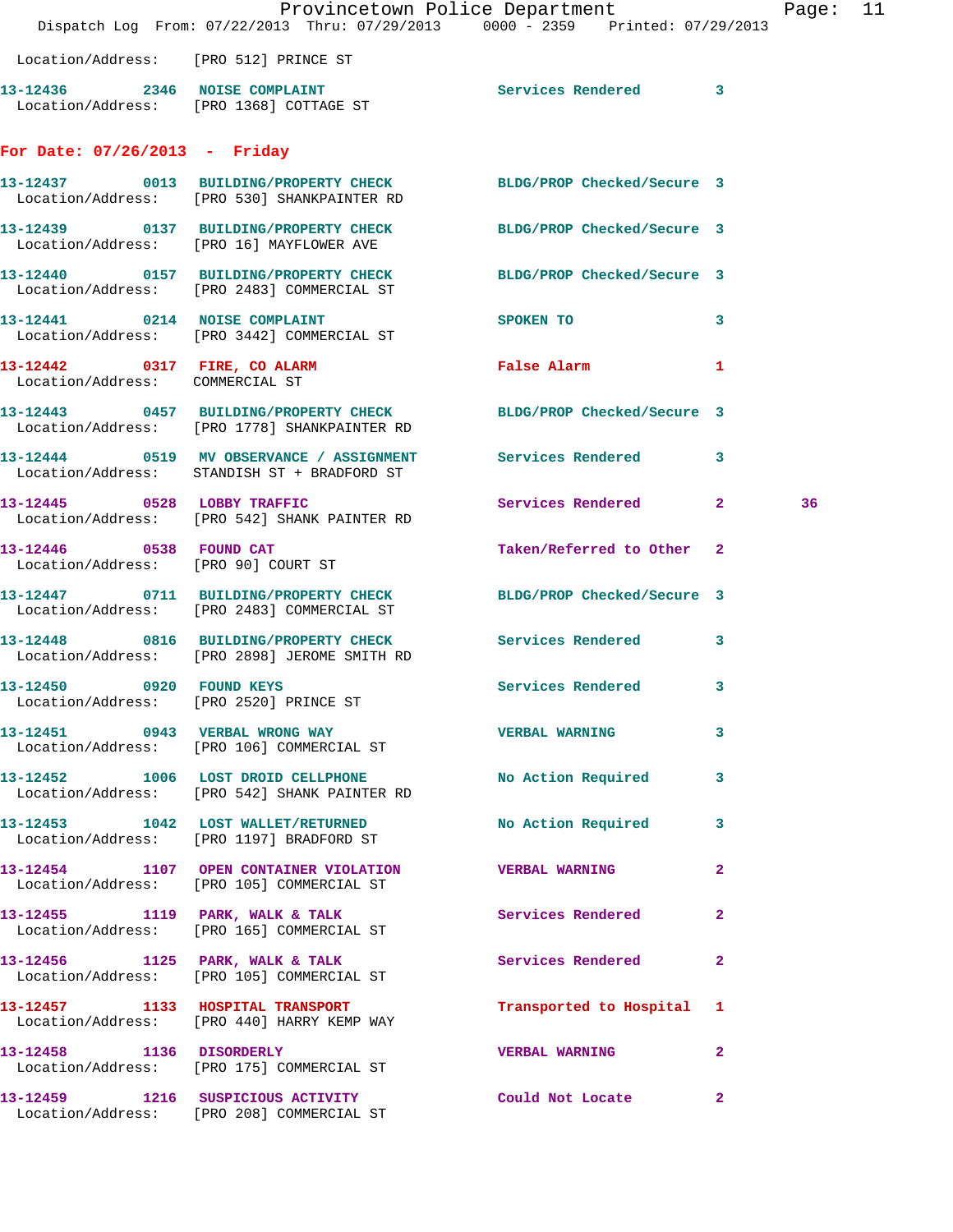|                                                        | Dispatch Log From: 07/22/2013 Thru: 07/29/2013 0000 - 2359 Printed: 07/29/2013                                  | Provincetown Police Department Page: 12 |              |  |
|--------------------------------------------------------|-----------------------------------------------------------------------------------------------------------------|-----------------------------------------|--------------|--|
|                                                        | 13-12460 1401 ATM MALFUNCTION Services Rendered 3<br>Location/Address: [PRO 530] SHANK PAINTER RD               |                                         |              |  |
|                                                        | 13-12461 1408 HOSPITAL TRANSPORT 1 Transported to Hospital 1<br>Location/Address: [PRO 440] HARRY KEMP WAY      |                                         |              |  |
|                                                        | 13-12462 1413 COMPLAINT/CIVIL<br>Location/Address: [PRO 174] COMMERCIAL ST                                      | SPOKEN TO                               | 3            |  |
| 13-12463 1436 MINOR MVA<br>Refer To Accident: 13-46-AC | Location/Address: [PRO 734] BRADFORD ST                                                                         | Investigated                            | 1.           |  |
|                                                        | 13-12464 1514 MINOR MVA Services Rendered 1<br>Location/Address: [PRO 3296] SHANK PAINTER RD                    |                                         |              |  |
|                                                        | 13-12465 1548 MV OBSERVANCE / ASSIGNMENT Services Rendered<br>Location/Address: HARRY KEMP WAY + HOWLAND ST     |                                         | $\mathbf{3}$ |  |
| 13-12466 1552 MV STOP                                  | Location/Address: [PRO 441] HARRY KEMP WAY                                                                      | VERBAL WARNING 3                        |              |  |
|                                                        | 13-12467 1604 BUILDING/PROPERTY CHECK BLDG/PROP Checked/Secure 3<br>Location/Address: [PRO 751] BRADFORD ST     |                                         |              |  |
|                                                        | 13-12468 1611 MV OBSERVANCE / ASSIGNMENT Services Rendered 3<br>Location/Address: [PRO 525] COMMERCIAL ST       |                                         |              |  |
|                                                        | 13-12469 1645 BUILDING/PROPERTY CHECK Services Rendered 3<br>Location/Address: [PRO 306] COMMERCIAL ST          |                                         |              |  |
|                                                        | 13-12470 1655 BUILDING/PROPERTY CHECK BLDG/PROP Checked/Secure 3<br>Location/Address: [PRO 3318] CEMETERY RD    |                                         |              |  |
|                                                        | 13-12471 1723 ALARM - GENERAL<br>Location/Address: [PRO 2266] COMMERCIAL ST                                     | Services Rendered 1 1 1                 |              |  |
|                                                        | 13-12472 1740 FOUND WALLET<br>Location/Address: [PRO 1633] COMMERCIAL ST                                        | Services Rendered                       | $\mathbf{3}$ |  |
|                                                        | 13-12473 1746 BUILDING/PROPERTY CHECK<br>Location/Address: [PRO 2483] COMMERCIAL ST                             | BLDG/PROP Checked/Secure 3              |              |  |
|                                                        | 13-12474 1807 RESIDENTIAL BURGLAR ALARM BLDG/PROP Checked/Secure 1<br>Location/Address: [PRO 842] COMMERCIAL ST |                                         |              |  |
|                                                        | 13-12475 1858 MV OBSERVANCE / ASSIGNMENT Services Rendered 3<br>Location/Address: COMMERCIAL ST + TREMONT ST    |                                         |              |  |
|                                                        | 13-12476 1858 LARCENY /FORGERY/ FRAUD Services Rendered 2<br>Location/Address: [PRO 1207] COMMERCIAL ST         |                                         |              |  |
| Location/Address: KILEY CT                             | 13-12478 1917 911 GENERAL                                                                                       | No Action Required 1                    |              |  |
|                                                        | 13-12477 1918 BUILDING/PROPERTY CHECK BLDG/PROP Checked/Secure 3<br>Location/Address: [PRO 2206] COMMERCIAL ST  |                                         |              |  |
|                                                        | 13-12479 1928 BUILDING/PROPERTY CHECK Services Rendered 3<br>Location/Address: [PRO 2206] COMMERCIAL ST         |                                         |              |  |
|                                                        | 13-12481 1941 BUILDING/PROPERTY CHECK BLDG/PROP Checked/Secure 3<br>Location/Address: [PRO 2206] COMMERCIAL ST  |                                         |              |  |
|                                                        | 13-12482 2017 LARCENY / FORGERY / FRAUD SPOKEN TO<br>Location/Address: [PRO 2830] WINSTON CT                    |                                         | $\mathbf{2}$ |  |
|                                                        | 13-12483 2029 PARKING COMPLAINT / GENERAL Services Rendered<br>Location/Address: [PRO 312] COMMERCIAL ST        |                                         | 3            |  |
|                                                        | 13-12484 2034 BUILDING/PROPERTY CHECK BLDG/PROP Checked/Secure 3                                                |                                         |              |  |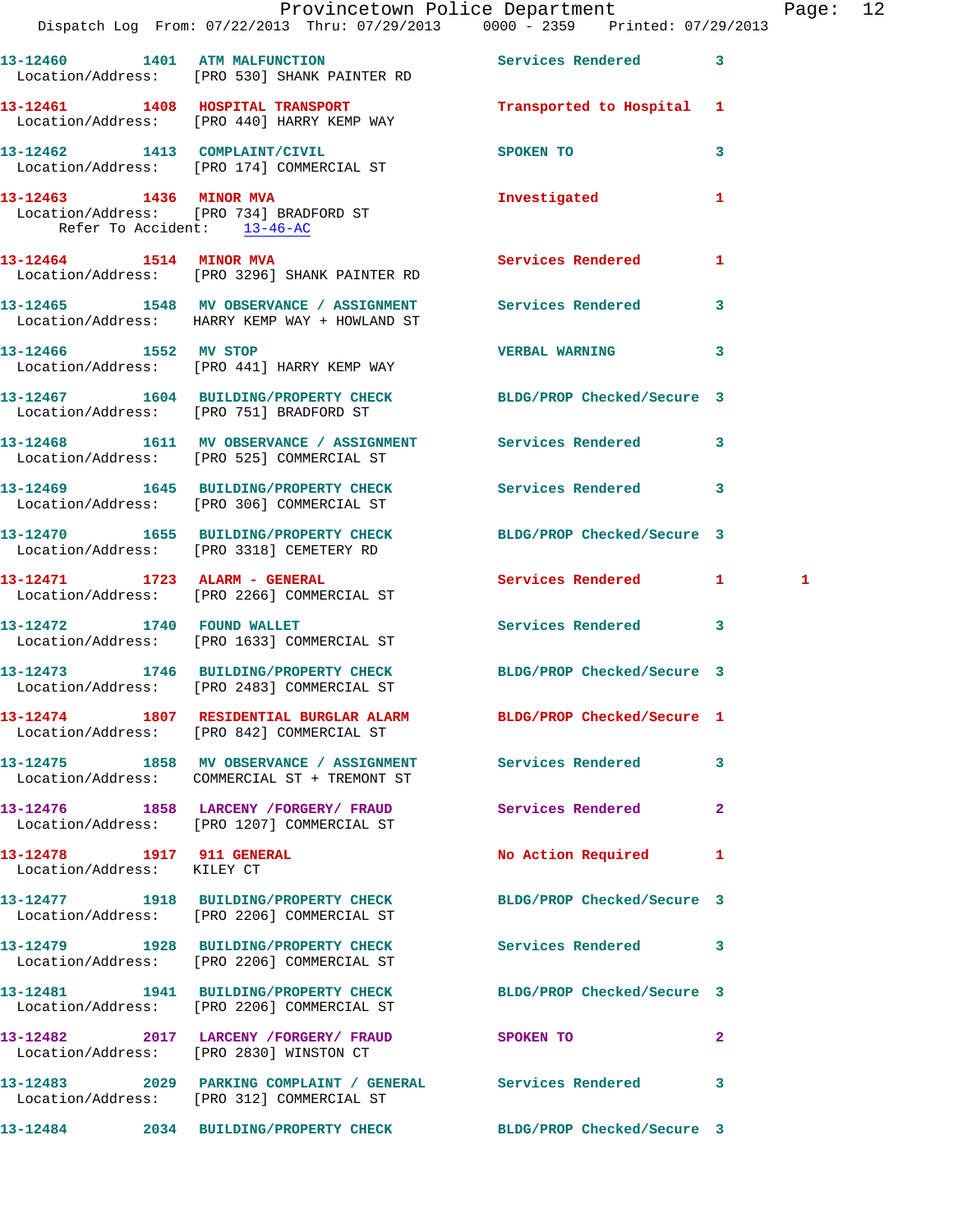|                                   | Provincetown Police Department                                                                                  |                           |                |
|-----------------------------------|-----------------------------------------------------------------------------------------------------------------|---------------------------|----------------|
|                                   | Dispatch Log From: 07/22/2013 Thru: 07/29/2013 0000 - 2359 Printed: 07/29/2013                                  |                           |                |
|                                   | Location/Address: [PRO 519] RACE POINT RD                                                                       |                           |                |
|                                   | 13-12485 2059 PROPERTY DAMAGE<br>Location/Address: [PRO 3780] MEADOW RD                                         | Services Rendered         | 3              |
|                                   | 13-12486 2111 ASSIST AGENCY / MUTUAL AID Services Rendered<br>Location: [PRO 3431] LOPES SQUARE                 |                           | 3              |
|                                   | 13-12489 2120 BUILDING/PROPERTY CHECK BLDG/PROP Checked/Secure 3<br>Location/Address: [PRO 175] COMMERCIAL ST   |                           |                |
| 13-12490 2127 FOLLOW UP           | Location/Address: [PRO 2830] WINSTON CT                                                                         | SPOKEN TO                 | $\overline{a}$ |
| 13-12493 2143 MV STOP             | Location/Address: [PRO 897] COURT ST                                                                            | No Action Required        | 3              |
|                                   | 13-12494 2152 PARKING COMPLAINT / GENERAL Citation/Warning Issued<br>Location/Address: [PRO 488] MAYFLOWER AVE  |                           | 3              |
|                                   | 13-12495 2156 BUILDING/PROPERTY CHECK BLDG/PROP Checked/Secure 3<br>Location/Address: [PRO 182] COMMERCIAL ST   |                           |                |
|                                   | 13-12497 2226 MEDICAL EMERGENCY<br>Location/Address: [PRO 3176] COMMERCIAL ST                                   | Transported to Hospital   | 1              |
|                                   | 13-12498 2244 PARKING COMPLAINT / GENERAL No Action Required<br>Location/Address: [PRO 1627] COMMERCIAL ST      |                           | 3              |
| 13-12499 2250 LOST WALLET         | Location/Address: [PRO 146] COMMERCIAL ST                                                                       | <b>Services Rendered</b>  | 3              |
|                                   | 13-12502 2326 NOISE COMPLAINT<br>Location/Address: [PRO 3443] COMMERCIAL ST                                     | <b>No Action Required</b> | 3              |
|                                   | 13-12501 2329 BUILDING/PROPERTY CHECK BLDG/PROP Checked/Secure 3<br>Location/Address: [PRO 530] SHANKPAINTER RD |                           |                |
| 13-12503 2350 MV STOP             | Location/Address: RYDER ST + BRADFORD ST                                                                        | <b>VERBAL WARNING</b>     | 3              |
|                                   | 13-12504 2357 MV OBSERVANCE / ASSIGNMENT LICENSING/NO ACTION<br>Location/Address: [PRO 2577] BRADFORD ST        |                           | 3              |
| For Date: $07/27/2013$ - Saturday |                                                                                                                 |                           |                |

| 13-12506 0007<br>Location/Address: [PRO 80] CARVER ST | MV STOP                                                    | <b>VERBAL WARNING</b>     | 3                       |
|-------------------------------------------------------|------------------------------------------------------------|---------------------------|-------------------------|
|                                                       | Location/Address: SHANK PAINTER RD + BRADFORD ST           | No Action Required        | $\overline{3}$          |
| 13-12508 0037                                         | MV STOP<br>Location/Address: [PRO 2558] BRADFORD ST        | <b>VERBAL WARNING</b>     | 3                       |
| 13-12509 0055 TRAFFIC CONTROL                         | Location/Address: [PRO 165] COMMERCIAL ST                  | No Action Required        | 3                       |
| 13-12510 0125                                         | <b>MV STOP</b><br>Location/Address: RYDER ST + BRADFORD ST | <b>VERBAL WARNING</b>     | $\overline{\mathbf{3}}$ |
| 13-12511 0137 ANIMAL CALL                             | Location/Address: HARRY KEMP WAY + HOWLAND ST              | No Action Required        | $\mathbf{2}$            |
| Location/Address:                                     | [PRO 1288] BRADFORD ST                                     | Transported to Hospital 1 |                         |
| 13-12515 0228<br>Location/Address:                    | <b>HARASSMENT</b><br>[PRO 300] COMMERCIAL ST               | Unfounded                 | $\overline{2}$          |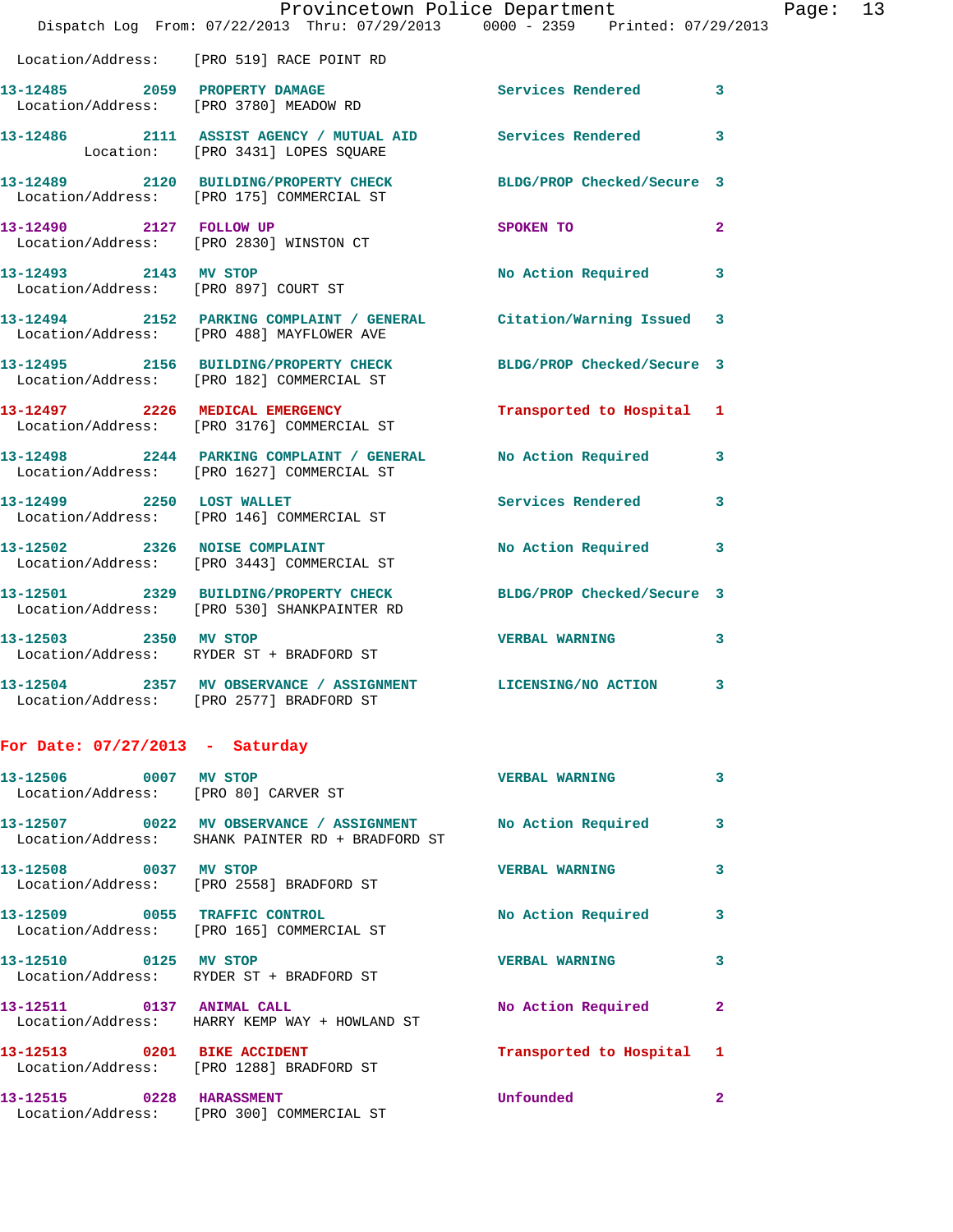|                                                              | Provincetown Police Department Page: 14<br>Dispatch Log From: 07/22/2013 Thru: 07/29/2013 0000 - 2359 Printed: 07/29/2013 |                                            |    |
|--------------------------------------------------------------|---------------------------------------------------------------------------------------------------------------------------|--------------------------------------------|----|
| Location/Address: [PRO 3287] ROUTE 6                         | 13-12516 0244 BUILDING/PROPERTY CHECK BLDG/PROP Checked/Secure 3                                                          |                                            |    |
|                                                              | 13-12517 0536 BUILDING/PROPERTY CHECK BLDG/PROP Checked/Secure 3<br>Location/Address: [PRO 545] SHANK PAINTER RD          |                                            |    |
|                                                              | 13-12518 0544 LOBBY TRAFFIC<br>Location/Address: [PRO 545] SHANK PAINTER RD                                               | Services Rendered 2                        | 24 |
|                                                              | 13-12519 0630 BUILDING/PROPERTY CHECK BLDG/PROP Checked/Secure 3<br>Location/Address: [PRO 2543] MACMILLAN                |                                            |    |
|                                                              | 13-12520 0635 BUILDING/PROPERTY CHECK BLDG/PROP Checked/Secure 3<br>Location/Address: [PRO 519] RACE POINT RD             |                                            |    |
| Location/Address: [PRO 2518] ROUTE 6                         | 13-12521 0721 FOUND BLACKBERRY                                                                                            | No Action Required 3                       |    |
|                                                              | 13-12522 0826 VERBAL STOP SIGN<br>Location/Address: [PRO 105] COMMERCIAL ST                                               | <b>VERBAL WARNING</b><br>$\mathbf{3}$      |    |
|                                                              | 13-12523 0844 ABANDONED CALL<br>Location/Address: [PRO 2124] COMMERCIAL ST                                                | <b>SPOKEN TO</b><br>1                      |    |
|                                                              | 13-12524 0859 SEMI STUCK<br>Location/Address: TREMONT ST + FRANKLIN ST                                                    | <b>Unfounded</b><br>$\overline{2}$         |    |
|                                                              | 13-12525 0910 BUILDING/PROPERTY CHECK BLDG/PROP Checked/Secure 3<br>Location/Address: [PRO 2483] COMMERCIAL ST            |                                            |    |
|                                                              | 13-12526 0912 MV OBSTRUCTING<br>Location/Address: [PRO 2068] NELSON AVE                                                   | Services Rendered 2                        |    |
|                                                              | 13-12527 0913 POT HOLE<br>Location/Address: [PRO 356] COMMERCIAL ST                                                       | Services Rendered<br>$\mathbf{2}$          |    |
| Location/Address: RACE POINT RD                              | 13-12528 1005 MV OBSERVANCE / ASSIGNMENT Citation/Warning Issued 3                                                        |                                            |    |
|                                                              | 13-12529 1029 VERBAL SPEED<br>Location/Address: [PRO 518] RACE POINT RD                                                   | <b>VERBAL WARNING</b><br>3                 |    |
|                                                              | 13-12530 1106 MEDICAL EMERGENCY<br>Location/Address: [PRO 396] COMMERCIAL ST                                              | Services Rendered 1                        |    |
|                                                              | 13-12531 1111 911 HANG-UP CALL<br>Location/Address: [PRO 3906] RACE POINT RD                                              | <b>Unfounded</b><br>$\mathbf{1}$           |    |
|                                                              | 13-12532 1142 DOGS IN MV<br>Location/Address: STANDISH ST + CEMETERY RD                                                   | <b>Services Rendered</b><br>$\overline{2}$ |    |
|                                                              | 13-12534 1219 FIRE, HAZMAT<br>Location/Address: [PRO 2483] COMMERCIAL ST                                                  | Services Rendered<br>1                     |    |
|                                                              | 13-12536 1258 FLIGHT COVERAGE<br>Location/Address: [PRO 516] RACE POINT RD                                                | Services Rendered 2                        |    |
|                                                              | 13-12537 1317 MEDICAL EMERGENCY<br>Location/Address: [PRO 440] HARRY KEMP WAY                                             | Transported to Hospital 1                  |    |
| 13-12538 1339 DISABLED BOAT                                  | Location/Address: [PRO 3259] MACMILLAN WHARF                                                                              | Services Rendered 2                        |    |
|                                                              | 13-12539 1405 911 MISDIAL<br>Location/Address: [PRO 3094] COMMERCIAL ST                                                   | SPOKEN TO AND TO A THE SPOKEN TO<br>1      |    |
|                                                              | 13-12540 1433 MEDICAL EMERGENCY<br>Location/Address: [PRO 433] RYDER ST EXT                                               | Services Rendered 1                        |    |
| 13-12541 1436 CODE 99<br>Location/Address: [PRO 1390] LAW ST |                                                                                                                           | Investigated<br>$\mathbf{1}$               |    |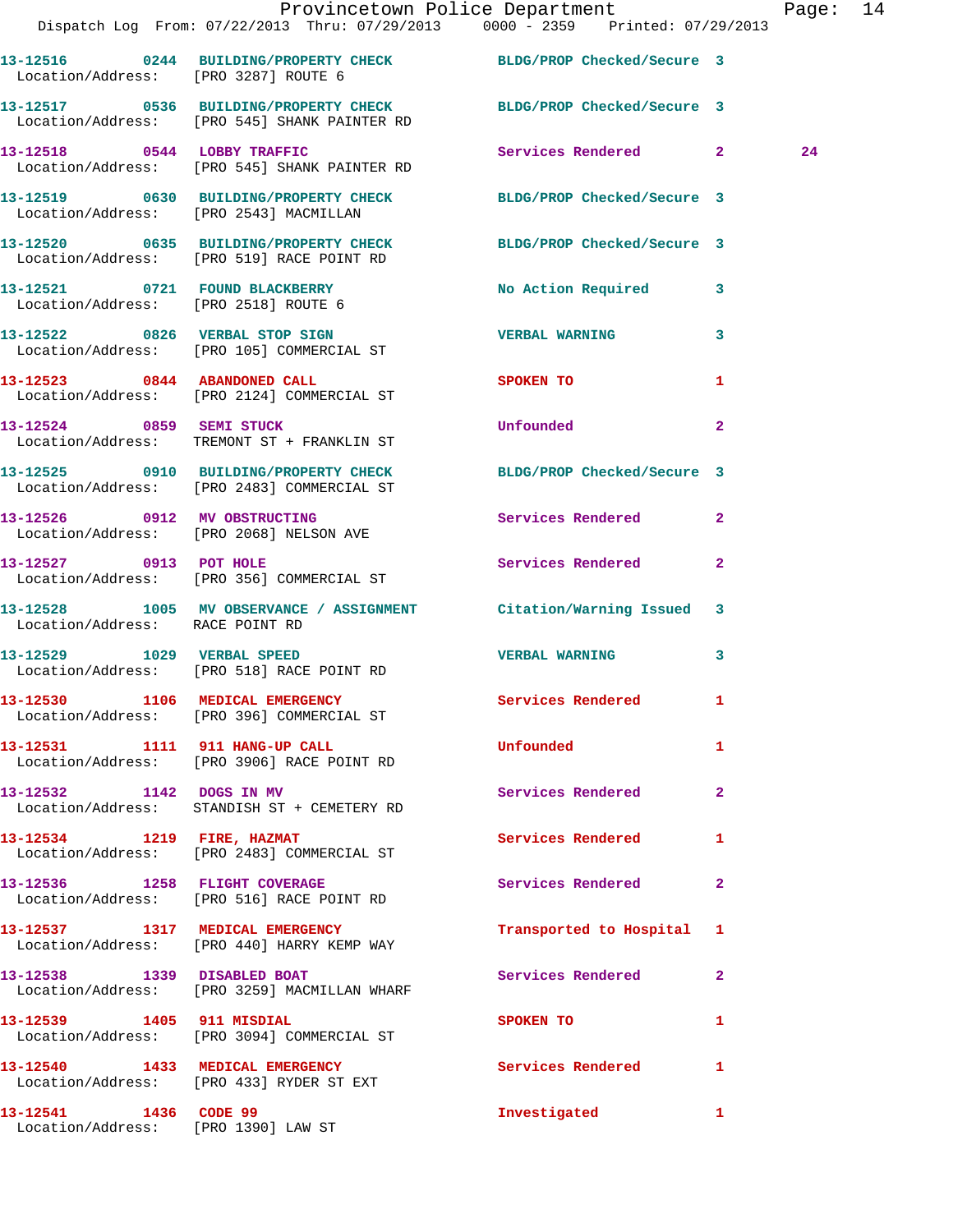| 13-12543 1500 ASSIST CITIZEN         | Location/Address: [PRO 3207] COMMERCIAL ST                                                                          | Services Rendered 3           |                            |
|--------------------------------------|---------------------------------------------------------------------------------------------------------------------|-------------------------------|----------------------------|
|                                      | 13-12544 1543 AIRCRAFT<br>Location/Address: [PRO 516] RACE POINT RD                                                 | Services Rendered 2           |                            |
|                                      | 13-12545 1617 MEDICAL EVALUATION<br>Location/Address: [PRO 542] SHANK PAINTER RD                                    | Services Rendered 1           |                            |
|                                      | 13-12546 1732 BUILDING/PROPERTY CHECK<br>Location/Address: [PRO 2898] JEROME SMITH RD                               | BLDG/PROP Checked/Secure 3    |                            |
|                                      | 13-12547 1817 BUILDING/PROPERTY CHECK<br>Location/Address: [PRO 2898] JEROME SMITH RD                               | BLDG/PROP Checked/Secure 3    |                            |
|                                      | 13-12548 1821 MEDICAL EMERGENCY<br>Location/Address: [PRO 934] FRANKLIN ST                                          | <b>PATIENT REFUSAL</b>        | 1                          |
|                                      | 13-12549 1851 PARK, WALK & TALK<br>Location: [PRO 3431] LOPES SQUARE                                                | No Action Required            | $\mathbf{2}$               |
|                                      | 13-12550 1903 ALARM - GENERAL<br>Location/Address: [PRO 3193] COMMERCIAL ST                                         | Services Rendered             | 1                          |
| Location/Address: [PRO 901] COURT ST | 13-12551 1913 ASSIST AGENCY / WATER DEPT Taken/Referred to Other 3                                                  |                               |                            |
|                                      | 13-12552 1940 MV COMPLAINT<br>Location/Address: [PRO 272] COMMERCIAL ST                                             | No Action Required            | $\mathbf{2}$               |
| Location/Address: GOSNOLD ST         | 13-12553 1954 COMPLAINT - STREET PERFORMERS SPOKEN TO                                                               |                               | 3                          |
|                                      | 13-12554 2038 BUILDING/PROPERTY CHECK BLDG/PROP Checked/Secure 3<br>Location/Address: [PRO 2206] COMMERCIAL ST      |                               |                            |
| 13-12555 2042 MV STOP                | Location/Address: [PRO 3260] BRADFORD ST EXT                                                                        | <b>VERBAL WARNING</b>         | 3                          |
|                                      | 13-12556 2043 COMPLAINT - STREET PERFORMERS SPOKEN TO<br>Location/Address: [PRO 1633] COMMERCIAL ST                 |                               | $\overline{\phantom{a}}$ 3 |
|                                      | 13-12558 2044 PARKING COMPLAINT / GENERAL Citation/Warning Issued 3<br>Location/Address: [PRO 2543] MACMILLAN WHARF |                               |                            |
| 13-12557 2049 COMPLAINT              | Location/Address: [PRO 208] COMMERCIAL ST                                                                           | Services Rendered 3           |                            |
|                                      | 13-12559 2106 BUILDING/PROPERTY CHECK<br>Location/Address: [PRO 519] RACE POINT RD                                  | BLDG/PROP Checked/Secure 3    |                            |
| 13-12560 2106 HARASSMENT             | Location/Address: [PRO 208] COMMERCIAL ST                                                                           | Could Not Locate              | $\mathbf{2}$               |
| 13-12562 2109 COMPLAINT              | Location/Address: [PRO 94] BRADFORD ST                                                                              | Could Not Locate              | 3                          |
|                                      | 13-12561 2110 BUILDING/PROPERTY CHECK<br>Location/Address: [PRO 3318] CEMETERY RD                                   | BLDG/PROP Checked/Secure 3    |                            |
|                                      | 13-12564 2115 MISSING PERSON<br>Location/Address: [PRO 373] COMMERCIAL ST                                           | Investigated                  | 1                          |
| Location/Address: COMMERCIAL ST      | 13-12563 2116 COMPLAINT - STREET PERFORMERS Services Rendered                                                       |                               | $\mathbf{3}$               |
|                                      | 13-12565 2120 DOMESTIC DISTURBANCE/ASSAULT Could Not Locate<br>Location/Address: NICKERSON ST + BRADFORD ST         |                               | 1                          |
| 13-12566 2156 ANIMAL CALL            |                                                                                                                     | Services Rendered<br>$\sim$ 2 |                            |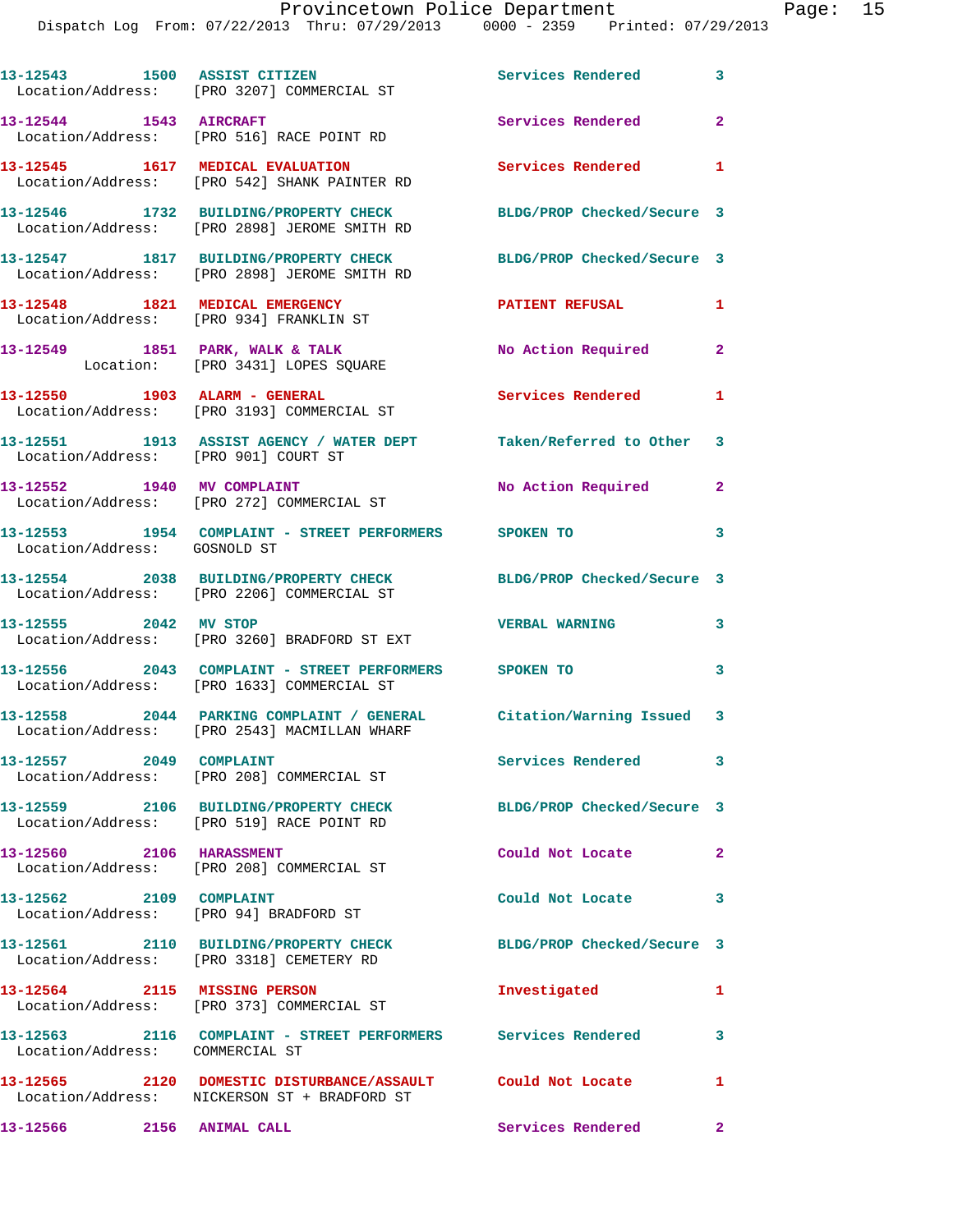|                                                     | Dispatch Log From: 07/22/2013 Thru: 07/29/2013 0000 - 2359 Printed: 07/29/2013                                  | Provincetown Police Department |                         | Page: 16 |  |
|-----------------------------------------------------|-----------------------------------------------------------------------------------------------------------------|--------------------------------|-------------------------|----------|--|
|                                                     | Location/Address: SHANK PAINTER RD + BRADFORD ST                                                                |                                |                         |          |  |
|                                                     | 13-12568 2157 COMPLAINT - STREET PERFORMERS Services Rendered 3<br>Location/Address: [PRO 178] COMMERCIAL ST    |                                |                         |          |  |
|                                                     | 13-12567 2201 MEDICAL EMERGENCY PATIENT REFUSAL<br>Location/Address: [PRO 1892] SHANK PAINTER RD                |                                | 1                       |          |  |
|                                                     | 13-12569 2209 PARKING COMPLAINT / GENERAL Services Rendered 3<br>Location/Address: [PRO 2539] RYDER ST          |                                |                         |          |  |
|                                                     | 13-12571 2212 MEDICAL EMERGENCY Transported to Hospital 1 Location/Address: [PRO 2391] BRADFORD ST              |                                |                         |          |  |
|                                                     | 13-12572 2240 MV COMPLAINT<br>Location/Address: [PRO 183] COMMERCIAL ST                                         | GONE ON ARRIVAL 2              |                         |          |  |
| Location/Address: COMMERCIAL ST                     | 13-12573 2305 COMPLAINT - STREET PERFORMERS Services Rendered                                                   |                                | $\overline{\mathbf{3}}$ |          |  |
|                                                     | 13-12574 2320 LOST BLK FANNY PACK Services Rendered 3<br>Location/Address: [PRO 3276] COMMERCIAL ST             |                                |                         |          |  |
|                                                     | 13-12576 2347 COMPLAINT<br>Location/Address: [PRO 143] COMMERCIAL ST                                            | GONE ON ARRIVAL 3              |                         |          |  |
| Location/Address: [PRO 2513] ROUTE 6                | 13-12577 2355 ERRATIC OPERATOR Services Rendered 2                                                              |                                |                         |          |  |
|                                                     | 13-12578 2357 BUILDING/PROPERTY CHECK BLDG/PROP Checked/Secure 3<br>Location/Address: [PRO 530] SHANKPAINTER RD |                                |                         |          |  |
| For Date: 07/28/2013 - Sunday                       |                                                                                                                 |                                |                         |          |  |
|                                                     | 13-12579 0018 MV OBSERVANCE / ASSIGNMENT NO Action Required 3<br>Location/Address: RYDER ST + BRADFORD ST       |                                |                         |          |  |
| 13-12580 0020 MV STOP<br>Refer To Arrest: 13-151-AR | Location/Address: [PRO 444] HIGH POLE HILL                                                                      | Arrest(s) Made 3               |                         |          |  |
|                                                     | 13-12585 0159 ASSIST CITIZEN<br>Location/Address: [PRO 3276] COMMERCIAL ST                                      | No Action Required 3           |                         |          |  |
| Location/Address: COMMERCIAL ST                     | 13-12586 0206 LOST CELL PHONE/FOUND No Action Required                                                          |                                | $\mathbf{3}$            |          |  |
|                                                     | 13-12587 0221 MV STOP<br>Location/Address: [PRO 526] RYDER ST EXT                                               | No Action Required 3           |                         |          |  |
|                                                     | 13-12588 0228 NOISE COMPLAINT<br>Location/Address: [PRO 149] COMMERCIAL ST                                      | SPOKEN TO                      | $\mathbf{3}$            |          |  |
|                                                     | 13-12589 0230 LOBBY TRAFFIC<br>Location/Address: [PRO 542] SHANK PAINTER RD                                     | Services Rendered 2            |                         | 35       |  |
|                                                     | 13-12590 0258 FOUND WALLET<br>Location/Address: [PRO 149] COMMERCIAL ST                                         | No Action Required 3           |                         |          |  |
| 13-12591 0310 LOST WALLET<br>Location: TOWN BEACH   |                                                                                                                 | No Action Required 3           |                         |          |  |
|                                                     | 13-12592 0602 BUILDING/PROPERTY CHECK BLDG/PROP Checked/Secure 3<br>Location/Address: [PRO 2483] COMMERCIAL ST  |                                |                         |          |  |
|                                                     | 13-12593 0622 MEDICAL EMERGENCY<br>Location/Address: [PRO 2904] WEST VINE ST                                    | Transported to Hospital 1      |                         |          |  |
| 13-12594 0736 TTY TEST CALL                         | Location/Address: [PRO 542] SHANK PAINTER RD                                                                    | Services Rendered 1            |                         |          |  |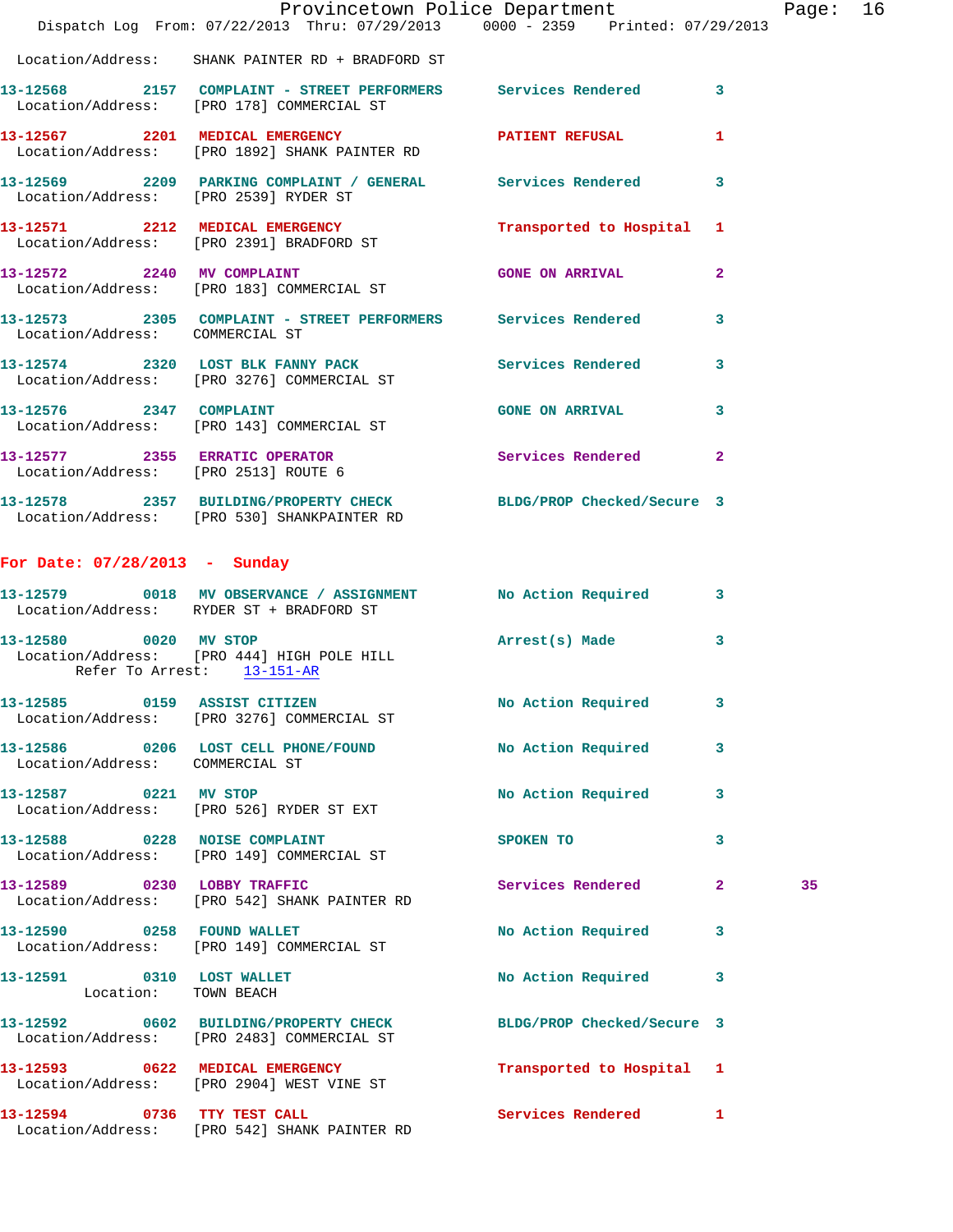| 13-12595 0806 HOSPITAL TRANSPORT<br>Location/Address: [PRO 934] FRANKLIN ST |                                                                                                     | Transported to Hospital 1  |                         |
|-----------------------------------------------------------------------------|-----------------------------------------------------------------------------------------------------|----------------------------|-------------------------|
|                                                                             | 13-12596 0819 BUILDING/PROPERTY CHECK<br>Location/Address: [PRO 2483] COMMERCIAL ST                 | BLDG/PROP Checked/Secure 3 |                         |
| 13-12597 0819 MV DISABLED<br>Location/Address: [PRO 2479] ROUTE 6           |                                                                                                     | Could Not Locate 2         |                         |
| Location/Address: [PRO 2521] ROUTE 6                                        | 13-12598 0905 MV OBSERVANCE / ASSIGNMENT Services Rendered 3                                        |                            |                         |
|                                                                             | 13-12599 0956 HOSPITAL TRANSPORT<br>Location/Address: [PRO 440] HARRY KEMP WAY                      | Transported to Hospital 1  |                         |
| 13-12600 1028 VERBAL SPEED<br>Location/Address: [PRO 2513] ROUTE 6          |                                                                                                     | <b>VERBAL WARNING</b>      | 3                       |
|                                                                             | 13-12601 1037 VERBAL FAIL TO YIELD<br>Location/Address: [PRO 521] ROUTE 6                           | Services Rendered          | 3                       |
| 13-12602 1045 MINOR MVA                                                     | Location/Address: [PRO 357] COMMERCIAL ST                                                           | Services Rendered          | $\mathbf{1}$            |
| Location/Address: CONWELL ST                                                | 13-12603 1139 MV OBSERVANCE / ASSIGNMENT No Action Required                                         |                            | 3                       |
| 13-12604 1206 MV DISABLED                                                   | Location/Address: TREMONT ST + MECHANIC ST                                                          | No Action Required         | $\mathbf{2}$            |
|                                                                             | 13-12605 1207 VERBAL STOP SIGN<br>Location/Address: HOWLAND ST + HARRY KEMP WAY                     | <b>VERBAL WARNING</b>      | 3                       |
| 13-12606 1215 SOLICITING                                                    | Location/Address: [PRO 542] SHANK PAINTER RD                                                        | SPOKEN TO                  | 3                       |
| 13-12608 1248 MINOR MVA<br>Refer To Accident: 13-47-AC                      | Location/Address: [PRO 3214] COMMERCIAL ST                                                          | Services Rendered          | 1.                      |
|                                                                             | 13-12609 1252 WATER DEPARTMENT REQUEST Services Rendered<br>Location/Address: [PRO 2458] MASONIC PL |                            | $\mathbf{3}$            |
|                                                                             | 13-12610 1315 BUILDING/PROPERTY CHECK<br>Location/Address: [PRO 391] COMMERCIAL ST                  | Services Rendered 3        |                         |
|                                                                             | Location/Address: [PRO 2206] COMMERCIAL ST                                                          | <b>Services Rendered</b>   | $\overline{\mathbf{3}}$ |
| 13-12612 1343 MV STOP                                                       | Location/Address: [PRO 3296] SHANK PAINTER RD                                                       | Citation/Warning Issued 3  |                         |
|                                                                             | 13-12613 1352 LOST BOUGHT ITEMS<br>Location/Address: [PRO 542] SHANK PAINTER RD                     | No Action Required         | 3                       |
| 13-12615 1439 MV COMPLAINT                                                  | Location/Address: [PRO 1387] JEROME SMITH RD                                                        | No Action Required         | $\overline{2}$          |
| 13-12616  1554 LIFT ASSIST                                                  | Location/Address: [PRO 3343] SEASHORE PARK DR                                                       | Services Rendered          | 1                       |
|                                                                             | 13-12617 1703 BUILDING/PROPERTY CHECK<br>Location/Address: [PRO 2898] JEROME SMITH RD               | BLDG/PROP Checked/Secure 3 |                         |
|                                                                             | 13-12618 1706 BOAT/HARBORMASTER<br>Location/Address: [PRO 2543] MACMILLAN WHARF                     | Services Rendered          | $\mathbf{2}$            |
| 13-12619 1713 ASSIST CITIZEN                                                | Location/Address: [PRO 2161] COMMERCIAL ST                                                          | <b>GONE ON ARRIVAL</b>     | 3                       |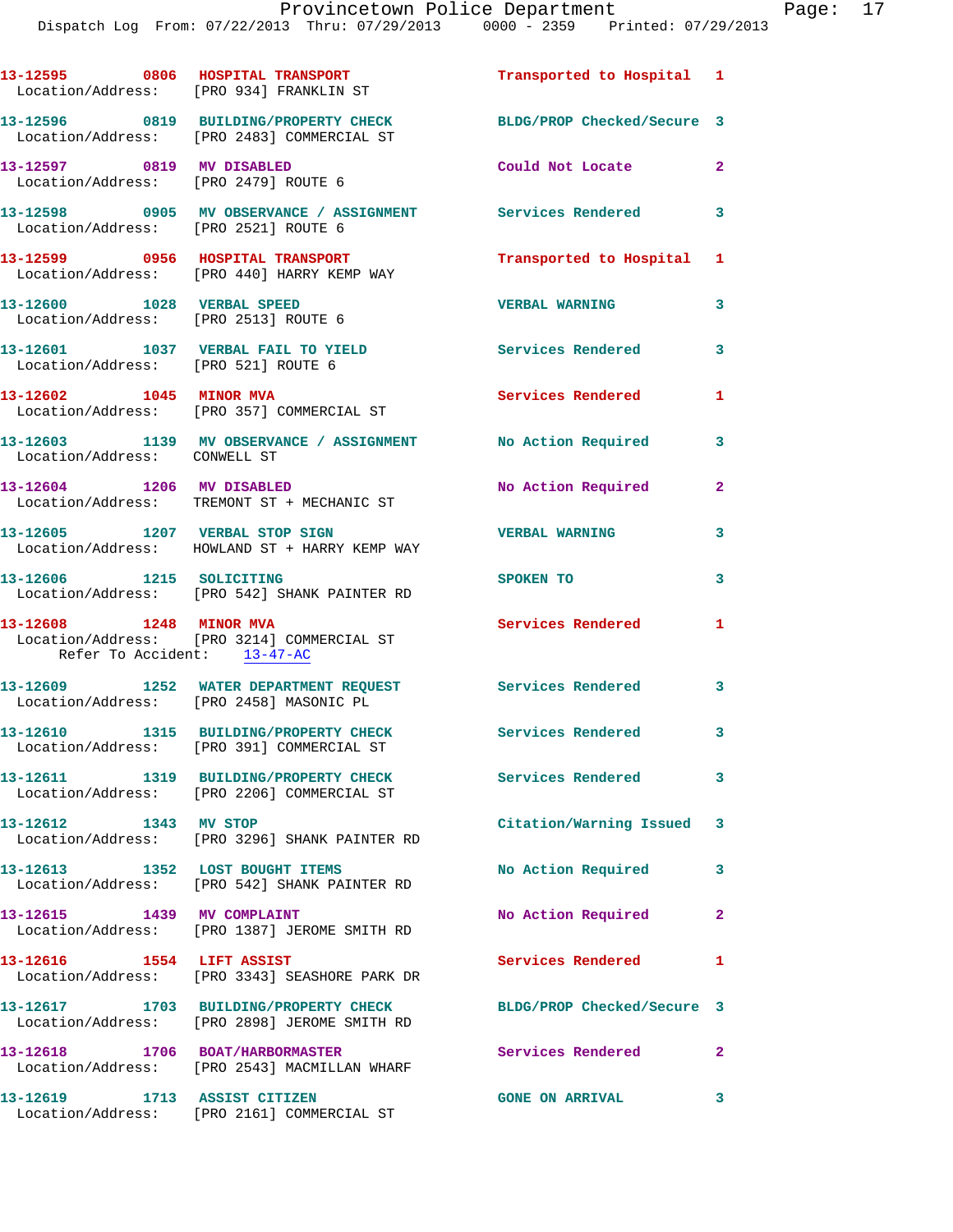|                                                                       | Provincetown Police Department<br>Dispatch Log From: 07/22/2013 Thru: 07/29/2013 0000 - 2359 Printed: 07/29/2013 |                            |                         |
|-----------------------------------------------------------------------|------------------------------------------------------------------------------------------------------------------|----------------------------|-------------------------|
|                                                                       | 13-12620 1716 ALARM - GENERAL Services Rendered<br>Location/Address: [PRO 1235] BRADFORD ST                      |                            | $\mathbf{1}$            |
|                                                                       | 13-12621 1717 BUILDING/PROPERTY CHECK BLDG/PROP Checked/Secure 3<br>Location/Address: [PRO 3163] WINTHROP ST     |                            |                         |
|                                                                       | 13-12622 1725 ALARM - GENERAL<br>Location/Address: [PRO 440] HARRY KEMP WAY                                      | False Alarm                | 1                       |
|                                                                       | 13-12623 1745 MV OBSERVANCE / ASSIGNMENT Services Rendered<br>Location/Address: [PRO 2096] COMMERCIAL ST         |                            | 3                       |
| Location/Address: SHANK PAINTER RD                                    | 13-12624 1829 MEDICAL EMERGENCY/EVAL Transported to Hospital                                                     |                            | 1                       |
| 13-12625 1844 911 GENERAL                                             | Location/Address: [PRO 1043] OLD COLONY WAY                                                                      | Services Rendered          | 1                       |
|                                                                       | 13-12626 1909 BUILDING/PROPERTY CHECK BLDG/PROP Checked/Secure 3<br>Location/Address: [PRO 571] ALDEN ST         |                            |                         |
| Location/Address: WINTHROP ST                                         | 13-12627 1917 ASSIST AGENCY / MUTUAL AID Services Rendered                                                       |                            | 3                       |
| 13-12628 1920 DISORDERLY                                              | Location/Address: [PRO 433] RYDER ST EXT                                                                         | SPOKEN TO                  | $\overline{\mathbf{2}}$ |
| 13-12629 1928 DISTURBANCE<br>Location/Address: COMMERCIAL ST          |                                                                                                                  | <b>Services Rendered</b>   | 1                       |
|                                                                       | 13-12630 1945 COMPLAINT - STREET PERFORMERS Services Rendered<br>Location/Address: [PRO 3116] COMMERCIAL ST      |                            | 3                       |
|                                                                       | 13-12631 2126 BUILDING/PROPERTY CHECK<br>Location/Address: [PRO 306] COMMERCIAL ST                               | BLDG/PROP Checked/Secure 3 |                         |
|                                                                       | 13-12632 2135 LOST BROWN WALLET<br>Location/Address: [PRO 542] SHANK PAINTER RD                                  | Services Rendered          | 3                       |
| Location/Address: [PRO 3287] ROUTE 6                                  | 13-12633 2142 BUILDING/PROPERTY CHECK BLDG/PROP Checked/Secure 3                                                 |                            |                         |
|                                                                       | 13-12635 2318 LOST KEYS<br>Location/Address: [PRO 178] COMMERCIAL ST                                             | Services Rendered 3        |                         |
| For Date: $07/29/2013$ - Monday                                       |                                                                                                                  |                            |                         |
|                                                                       | 13-12636 0006 BUILDING/PROPERTY CHECK BLDG/PROP Checked/Secure 3<br>Location/Address: [PRO 530] SHANKPAINTER RD  |                            |                         |
|                                                                       | 13-12637 0019 BUILDING/PROPERTY CHECK Services Rendered<br>Location/Address: [PRO 175] COMMERCIAL ST             |                            | 3                       |
| 13-12638 0022 LOBBY TRAFFIC                                           | Location/Address: [PRO 542] SHANK PAINTER RD                                                                     | Services Rendered          | $\mathbf{2}$            |
|                                                                       | 13-12639 0033 BUILDING/PROPERTY CHECK BLDG/PROP Checked/Secure 3<br>Location/Address: [PRO 519] RACE POINT RD    |                            |                         |
|                                                                       | 13-12640 0050 MV OBSERVANCE / ASSIGNMENT Services Rendered<br>Location/Address: RYDER ST + BRADFORD ST           |                            | 3                       |
| Location/Address: [PRO 595] BRADFORD ST                               | 13-12641 0052 MV OBSERVANCE / ASSIGNMENT Services Rendered                                                       |                            | 3                       |
| 13-12642 0101 NOISE COMPLAINT<br>Location/Address: [PRO 503] PEARL ST |                                                                                                                  | <b>VERBAL WARNING</b>      | 3                       |

**13-12643 0112 BUILDING/PROPERTY CHECK BLDG/PROP Checked/Secure 3** 

Location/Address: [PRO 3259] MACMILLAN

Page:  $18$ <br>013